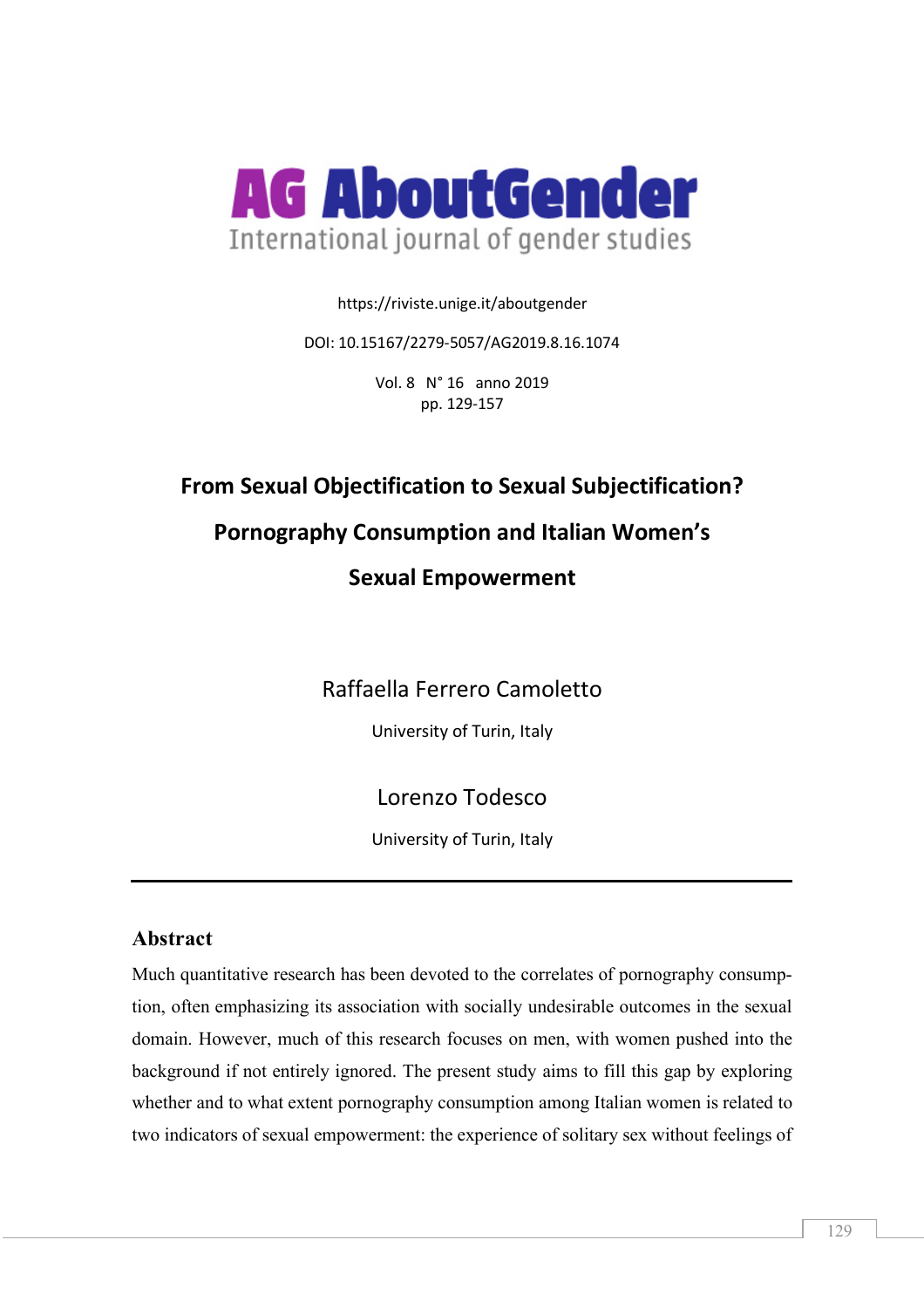guilt and the idea that sexuality is a way to express oneself freely and authentically. To this end, two multivariate logistic regression models were developed. The large random sample survey used here ensures that the findings are more generalizable than those of much quantitative research on pornography carried out to date, which is often based on small convenience samples. The empirical evidence indicates that pornography consumption is associated with higher levels of both indicators of sexual empowerment. Pornography seems to be related to an increased sexual awareness as sexual subjects and to a sense of full entitlement to seek one's own pleasure. However, some of these results are affected by an interpretative ambiguity in terms of the actual meaning of sexual empowerment shown by our indicators. In particular, the indicator relating to the idea of sexuality as a means of self-expression leaves room for an interpretation regarding a neoliberal construction of a new compulsory subjectivity.

**Keywords**: pornography, masturbation, sexual empowerment, female sexuality, Italy, quantitative analysis.

#### **1. Introduction**

l

In contemporary societies, where social life and imagery are increasingly sexualized and pornified (e.g., McNair 2002; Paasonen *et al*. 2007; Attwood 2014), female sexuality has been surrounded by a new wave of moral panic (e.g. Paul 2005; Leahy 2008), especially concerning the younger generations (e.g. Tankard Reist 2009; for a critical view, see Smith and Attwood 2013; Ringrose 2016). Sexual experience for women thus continues to be perceived, as Vance (1984) stated more than thirty years ago, as a double-edged sword involving both pleasure and danger, giving women access to pleasure and agency as well as exposing them to the danger of objectification and victimization.

The growth of porn culture is one of the core issues in this public and academic debate<sup>1</sup>. After a period of relative silence, a resurging anti-porn feminist wave is re-focusing

<sup>&</sup>lt;sup>1</sup> For example, the Stop Porn Culture campaign was launched in the Usa in 2008 by feminist academics and activists. See Dines *et al.* (2010).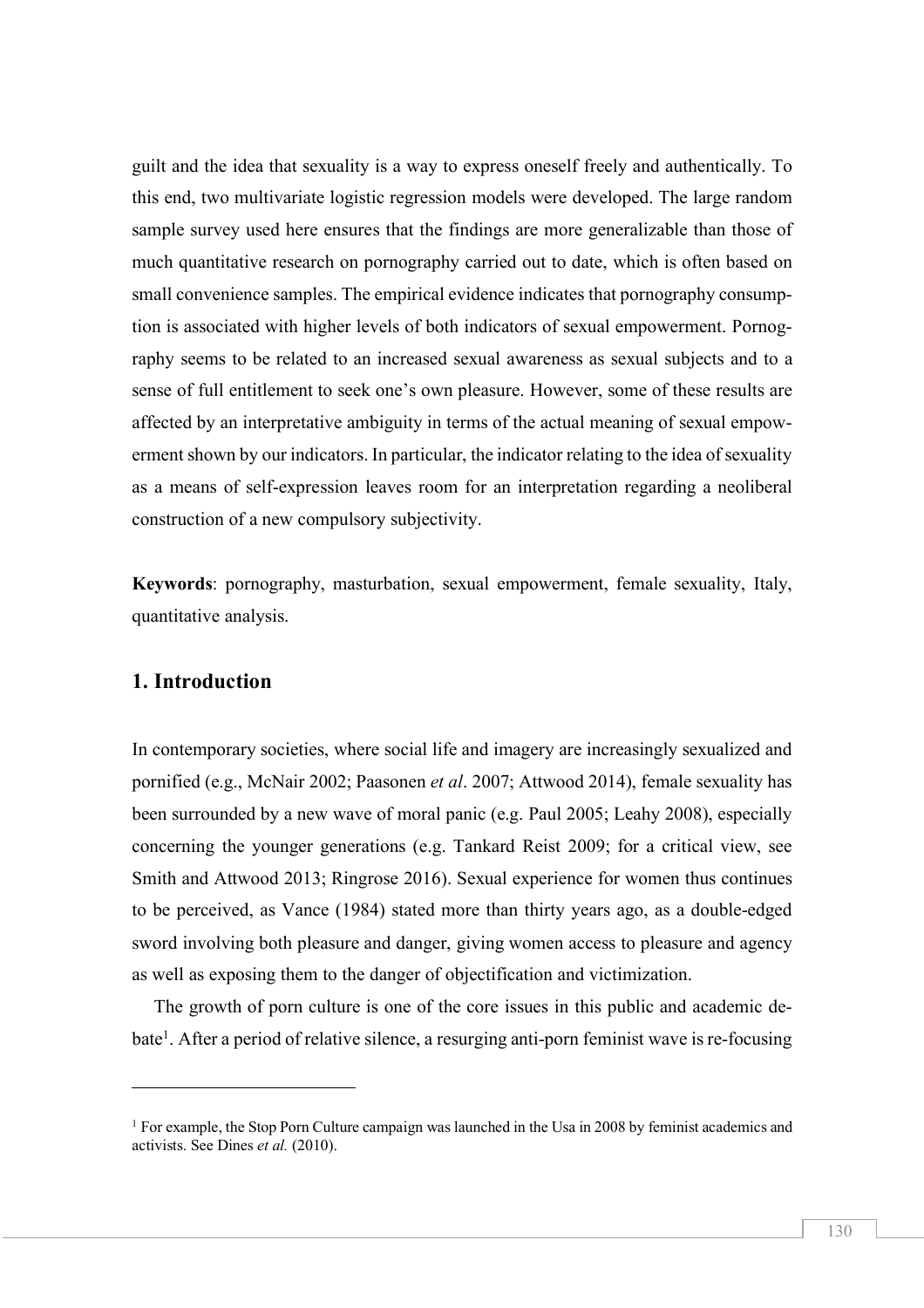on the need to address pornography as an exploitative cultural industry and mass product and as a means of gender oppression and violence (see Dines 2010; Boyle 2010). At the same time, a new stream of research has assumed as a matter of fact the existence of pornography and has started to analyze the various forms of this everyday and everywhere widespread cultural object and process (see Attwood and Smith 2014; Smith and Attwood 2014).

In this article, we follow Attwood's (2011, 20) suggestion that «by examining different facets and aspects of specific pornographies it becomes possible to understand a variety of porn practices in their fascinating particularity, as we might aim to do in any form of cultural analysis». In the title of our article we purposefully make a direct reference to Gill's famous article, *From sexual objectification to sexual subjectification: The resexualisation of women's bodies in the media* (2003), in which she states that we are witnessing, in popular culture and media representations, a relevant change in «the construction of a new femininity (or, better, new femininities) organized around sexual confidence and autonomy. Indeed, what is novel and striking about contemporary sexualized representations of women in popular culture is that they do not (as in the past) depict women as passive objects but as knowing, active, and desiring sexual subjects» (Ivi, 103). Our contribution to this debate is to move our investigation from media and popular culture content analysis to survey data on individual sexual attitudes and experiences.

By using a survey conducted in Italy, we explore the association between the still controversial sexual practice of pornography consumption and two indicators of women's sexual empowerment. The first is a behavioral indicator: the experience of frequent masturbation without feelings of guilt. The second is attitudinal: the idea that one of the aims of sexuality is free and authentic self-expression. These indicators refer to a sense of entitlement to seek one's own sexual pleasure and to the importance of one's agency in the sexual domain, and are consequently related to the more general concept of sexual empowerment. Many researchers (for Italy, see Romito and Beltramini 2011) have associated exposure to pornography and other adult entertainment material with a variety of negative and socially undesirable outcomes in women's sexual lives. However, some research (e.g., Weinberg 2010) has also found a relationship between pornography consumption and some positive attitudes and behaviors.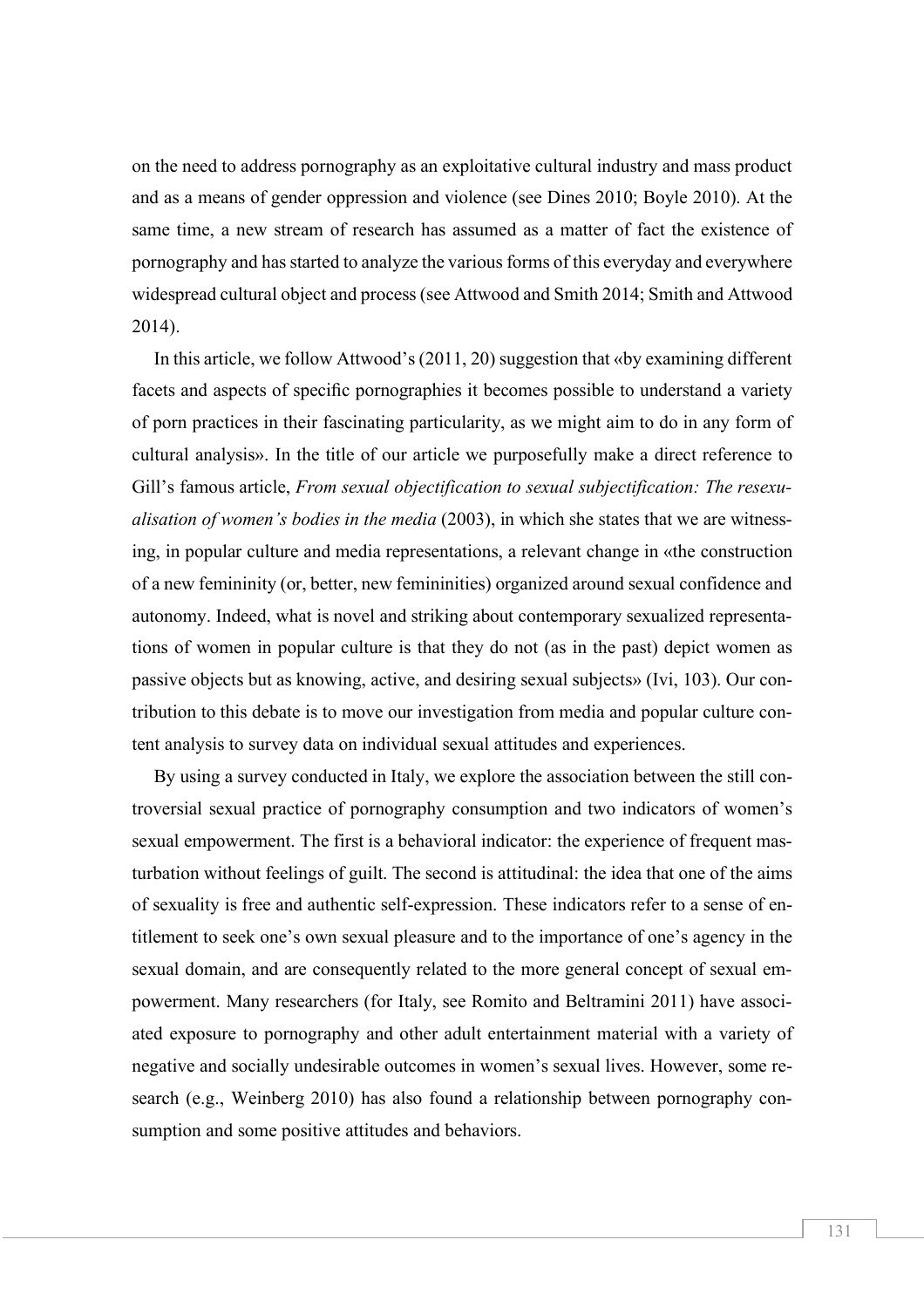This study makes two innovative interventions into research on pornography consumption. The first is its research object, as the quantitative literature on pornography has largely neglected women's experience. The second is the large national random sample on which our analyses are based, which is more reliable than the small and/or convenience samples that have often been used in previous research.

### **2. Theoretical Background: The Controversial Notion of Female Sexual Empowerment**

The notion of female sexual empowerment is one of the more controversial topics in public and academic debate, leading some more radical feminist scholars (e.g. Gavey 2012) to suggest to "forget" and go beyond this concept. In the attempt to provide a concise yet comprehensive review of the debate we follow Gill (2012, 736-737) who identifies three main positions:

On one side of the argument are those who mobilize women's "choice", "agency" and "empowerment" to champion aspects of "sexualized" culture such as pornography, burlesque or the popularity of pole dancing as a recreational activity – these activities can be defended (or even celebrated) because they are "empowering". (…) On the other, empowerment is merely regarded as a cynical rhetoric, wrapping sexual objectification in a shiny, feisty, postfeminist packaging that obscures the continued underlying sexism. (…) A further position is interested in the extent to which sexual "empowerment" has itself become a normatively demanded feature of young women's sexual subjectivity, such that they are called on routinely to perform confident, knowing heterosexiness.

Beyond more political and ideological connotation of the debate around the notion of sexual empowerment, one of its problematic aspects is a certain level of abstractness of its definition and articulation, and thereby a disagreement about its dimensions and components: e.g., the opposition between subjective and internal versus objective and external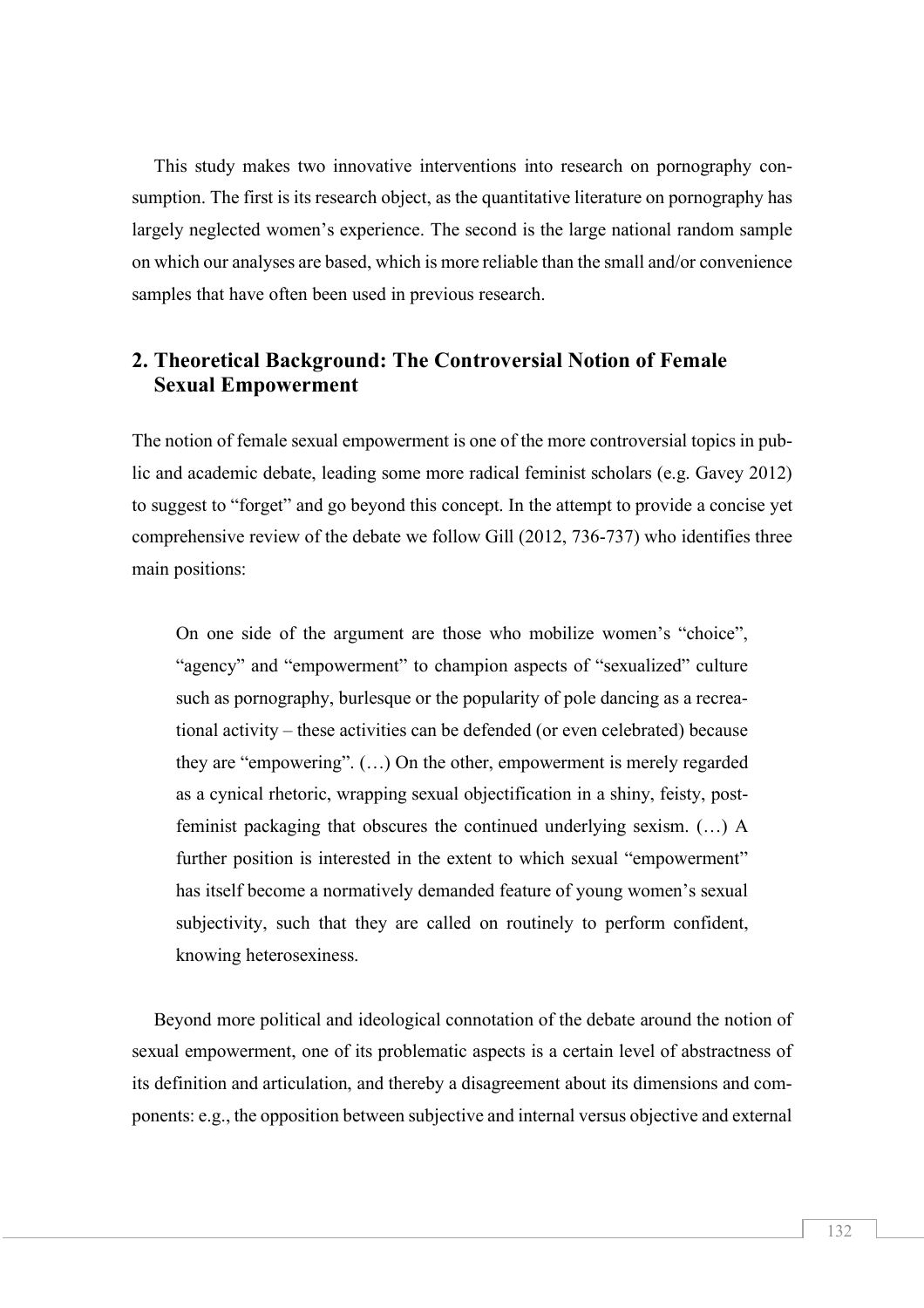dimensions. The former refers to the power-to, or a sense of self-efficacy and agency, while the latter is represented by a power-over, e.g., the capacity to exert control over external resources or conditions (Yoder and Kahn 1992). An interesting – and controversial – contribution to solving this tension is provided in Peterson's article, tellingly entitled "What Is Sexual Empowerment?" (2010), where she suggests that sexual empowerment can be considered as a multidimensional and processual concept. Building on Zimmerman's (1995) framework of the three components of psychological empowerment – intrapersonal, interactional, and behavioral – Peterson attempts to extend this three-dimensionality to sexual empowerment. The intrapersonal dimension includes the perception of control, competence and mastery. Thus, when applied to women's sexual empowerment, it can be interpreted as a perception of the sexual domain as a site of sexual selfconfidence, self-awareness, self-expression and self-efficacy (on this, see also Weinberg *et al.* 2010). The interactional component refers to decision-making and problem-solving skills. In the field of female sexuality, this dimension might correspond to women's ability to communicate and negotiate what they want sexually, as well as to refuse unwanted sexual experiences. Lastly, the behavioral component involves all the actions taken to directly influence outcomes. In the case of women's sexual empowerment, this can include the capacity to perform their sexuality – both alone and with a partner – in ways that they feel to be positive, healthy and pleasurable, without feelings of guilt or shame.

Such a multidimensional and processual conceptualization enables us to go beyond an all-or-none interpretation. Defining an experience as sexually empowering for women thus becomes a matter of degrees, of timing in the life course, and of the dimensions involved, so that a woman can feel empowered on some levels and disempowered on others at a certain point in her life or in relation to specific contexts depending on the power relations in which she is embedded and the resources she can mobilize.

Peterson's proposal provoked a lively debate – that in some cases goes well beyond an engagement in empirical research, radicalizing ideological and political stances often without an empirical foundation – and resulted in a series of articles and commentaries that led to a wider re-examination of the notion of sexual empowerment. This re-examination acknowledged the difficulty of providing a clear-cut definition and worked to explore the unresolved ambivalences and overcome dichotomized views of empowerment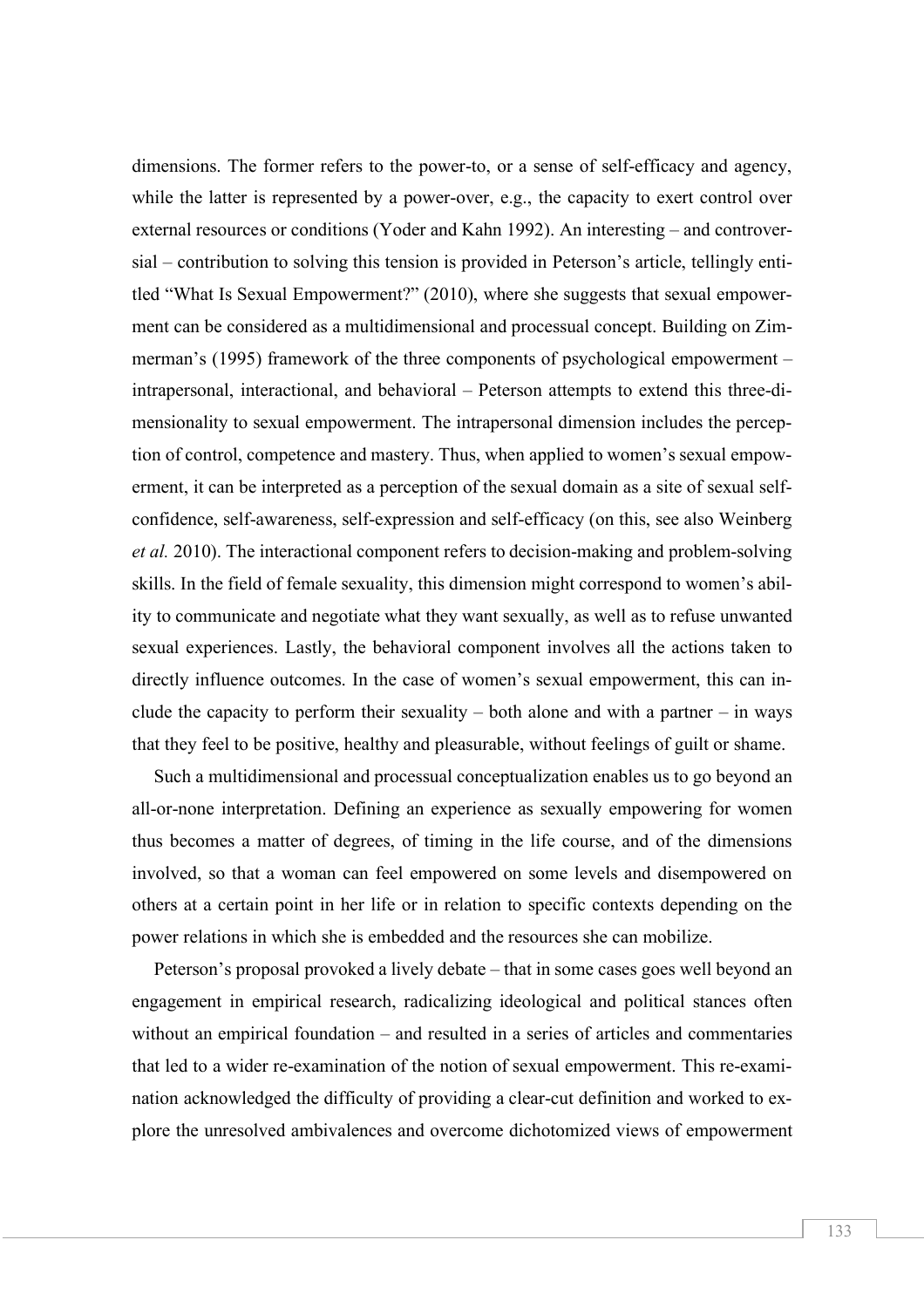(for a synthesis, see Lamb and Peterson 2012, and their reply to commentators in Peterson and Lamb 2012). One of the most significant limitations of Peterson's definition of sexual empowerment is its focus on individual women's accounts of their sexual experiences, leaving aside the structural constraints and the gendered power relations shaping the context in which they are embedded (see Gill 2012; Gavey 2012).

As for our positioning within the debate, we argue for focusing, in an analytical perspective, on indicators of individual experience of sexual choice and agency. At the micro level, the concept of sexual empowerment does not suffer from the limitation mentioned above, which refers more to a macro level of analysis. Thus, this concept can be a useful analytical tool for an empirical analysis like that presented here, which is situated at the micro-level of social interactions and investigates the association between pornography consumption and an individual sense of entitlement to sexual agency and pleasure. We do not dismiss the existence of structural constraints to shape individual experiences and limit choices in the sexual domain, but we do not have the empirical material to take these elements into account in our analysis. We will discuss this limitation of our work in the final section of the article.

Moreover, the theoretical work carried out by Peterson (2010) allows to unpack the concept of sexual empowerment (for another similar attempt, see Enchull and Liss 2013). This concept, even in its lively debate, is located at a high level of abstractness, and consequently it is very difficult to be properly empirically tested. Peterson's three dimensions of sexual empowerment move to a lower level of abstractness. Consequently, these dimensions can be operationalized through the use of appropriate variables. It goes without saying that this partition in different dimensions is very useful, from a methodological perspective, in a quantitative empirical analysis like that presented here.

### **3. Empirical Evidence: Women's Experiences of Pornography**

Pornography consumption has been accused of contributing to the sexual objectification of women, e.g., reducing women to a mere thing, a spectacle for the male gaze represented as a passive and desiring body that is always available for men's pleasure, thereby allowing harassment, abuse, violence and rape (Dines 2010; Boyle 2010; Attwood 2005; for a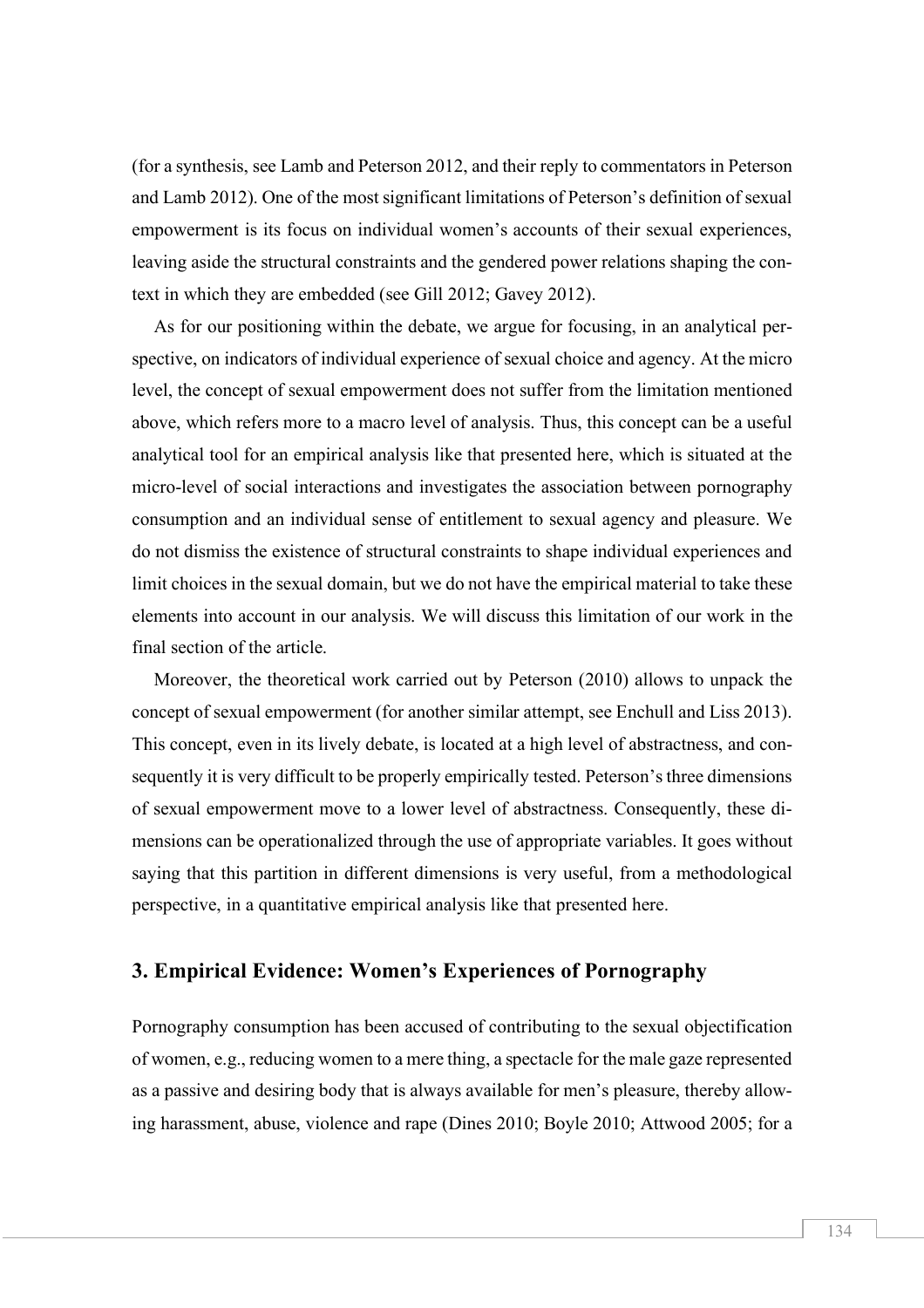recent discussion of critical porn studies, see Smith and Attwood 2014). More recently, some authors (on this debate, see Gill 2012) have discussed a shift in the impact of porn, moving from a focus on sexual objectification to sexual subjectification, wherein the latter is understood, within a postfeminist neoliberal perspective, as a normative and compulsory call to sexual activation in the construction of femininities that has replaced virginity and sexual innocence as markers of (hetero)sexual desirability.

As a consequence, empirical studies have long focused on the socially undesirable outcomes of pornography and Sexually Explicit Materials (Sem), investigating the association between the consumption of Sem and sexual attitudes and gender stereotypes, as well as behavior: permissive sexual practices, lifetime number of sexual partners, sexual aggressiveness and violence (for recent reviews, see Harkness *et al*. 2015; Peter and Valkenburg 2016; Koletić 2017). The association with other sexual and non-sexual dimensions of adult life, such as sexual satisfaction (e.g., Gouvernet *et al.* 2017; Poulsen *et al.* 2013) and the stability of couple relationships (e.g., Willoughby *et al.* 2016; Perry and Schleifer 2018) has also been explored.

Only a few studies have scrutinized the possibility of socially desirable outcomes of using pornography (e.g., Weinberg *et al.* 2010). Among these studies, the majority have focused on men as the prevalent Sem consumers, finding positive correlations between Sem use and progressive gender role-related attitudes (Lofgren-Martenson and Mansson 2010; Peter and Valkenburg 2016; Kohut *et al.* 2016).

Although there is a well-established stream of social science research on pornography consumers, studies dealing mainly or exclusively with women as active users of pornography have been very sporadic. As McKeown *et al.* (2018, 341) point out, «Despite the rise in both access to and use of sexual content by women, to date, much of the research on pornography consumption continues to focus predominantly on men's consumption. [...] Given this focus, the ways in which women are consuming this content [...] remains somewhat veiled, and hence, not well understood».

In quantitative studies, gender is often limited to being considered a variable – albeit an undoubtedly relevant one – that can be useful in predicting pornography consumption and shaping usage patterns that differ in terms of motivations, frequency, genre of Sem etc. (e.g., Bryant and Shim 2008; Ross *et al.* 2012; Hald 2006; Traen and Daneback 2013;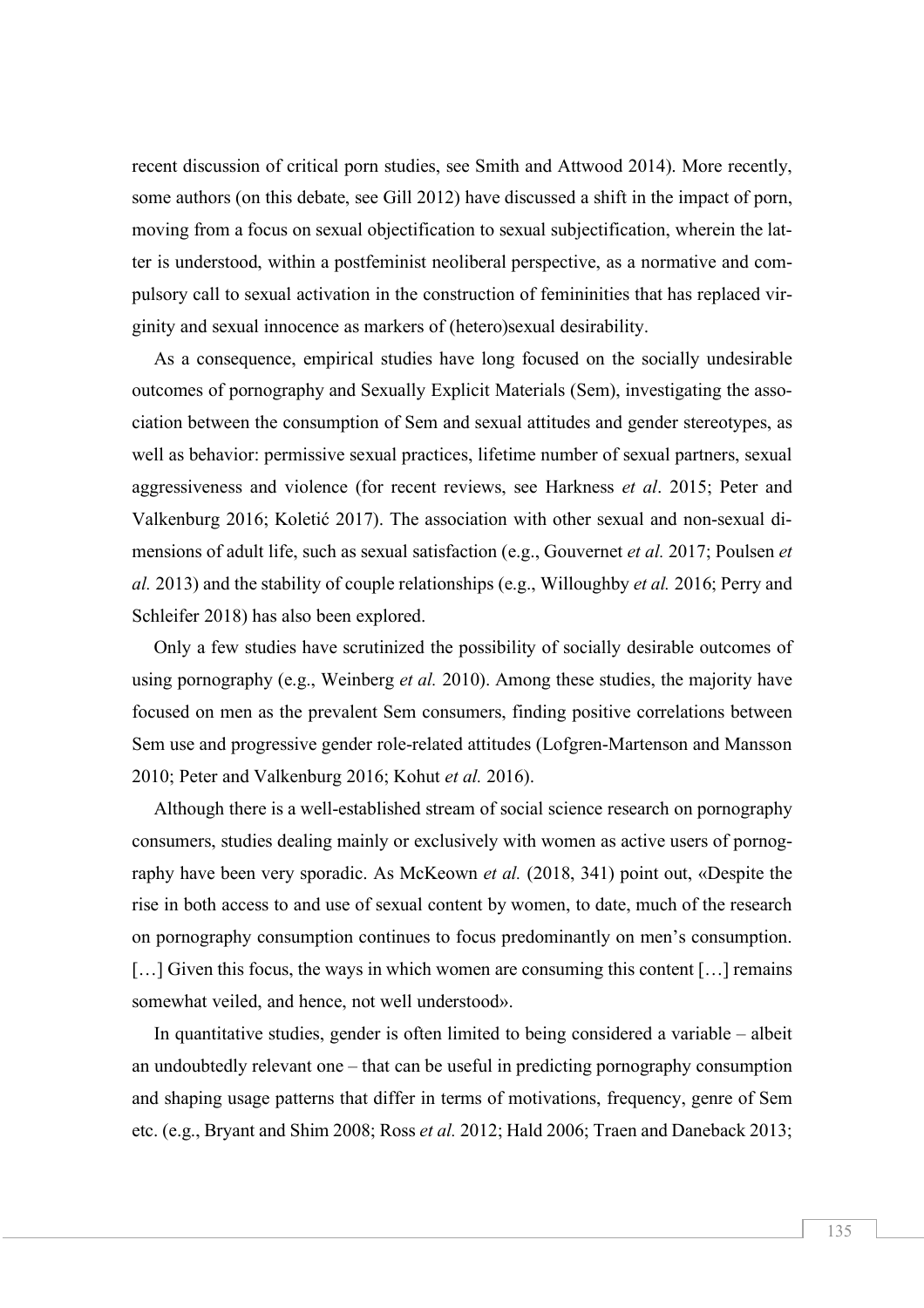Carroll *et al.* 2017). When studies address the relationship between women and pornography consumption, the focus is often limited to the kind of reaction women have towards their male partner's uses of pornography (e.g., Zitzman and Butler 2009; Stewart *et al.* 2012; Resch and Alderson 2014; Szymanski *et al.* 2015) or to their own consumption of non-mainstream pornography (Kimberly *et al.* 2018; Neville 2015).

Qualitative studies, though few in number, have devoted more attention to women's uses of pornography (for a critical review see Attwood 2005; Ashton *et al.* 2018). For many women approaching Sem through their male partners, sexualized images are perceived as frightening and disgusting, fostering a sense of inadequacy and dissatisfaction about their bodies and an anxiety about being pressured into unwanted sexual acts (Shaw 1999). When viewing Sem on their own, women make a distinction between self-arousing sexual images and discomforting and degrading representations of sexual coercion and abuse (Parvez 2006), which often provide misrepresentations of bodies, sexual acts and expressions of pleasure, with the risk of disrupting intimacy (Ashton *et al.* 2019).

Despite these negative feelings surrounding porn consumption, qualitative research also shows that some women actively engage in using pornography in order to make the experience enjoyable and fruitful, and to neutralize the stigmatizing and distressing meanings socially attributed to Sem (Chadwick *et al.* 2018). For some women, watching porn is thus not reduced to a merely passive and objectifying experience, but may become an active and productive experience, though it is not without risk (Parvez 2006; Chowkhani 2016).

The more general effect reported is a broadening of sexual horizons and an expansion of sexual possibilities (Weinberg *et al.* 2010), such as learning new sexual acts, finding wider sources of sexual fantasies, engaging in a greater variety of sexual practices and sexual interactions. Several scholars (Ciclitira 2004; Parvez 2006; Smith 2007; Rothman *et al.* 2015; Chowkhani 2016; McKeown *et al.* 2018; Ashton *et al.* 2019) have pointed to the variety and complexity of possible meanings and experiences of Sem consumption for women: it can provide a vocabulary for exploring desires and phantasies, encourage the sexual awareness needed to negotiate the boundaries of what is considered sexually attractive, furnish a repertoire of possible sexual practices to draw upon and to be shared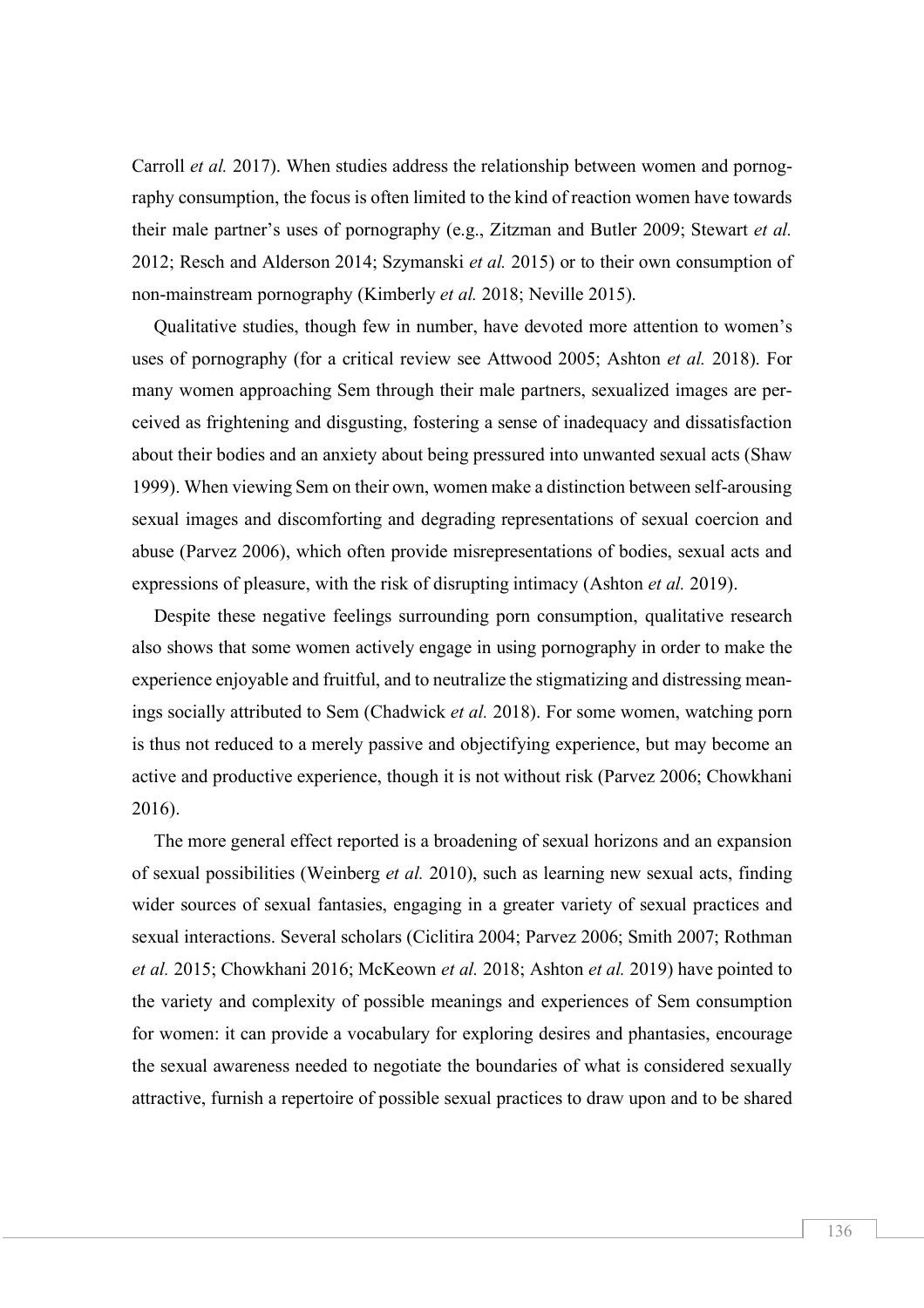for enriching sexual relationships, and influence women's body-image and self-perceptions as sexual subjects.

We can summarize this literature by quoting two of these studies' conclusions: pornography seems to give women the "'Permission' to be more *sexually active*" (Ciclitira 1998, 373, our italics), and "To foster a sense of *sexual independence* because it was rooted in personal choice" (McKeown *et al.* 2018, 347, our italics). For some women, porn consumption, although not without moments of discomfort and distress at times, can contribute to normalizing the exploration of their sexual desires, preferences and practices, hence the interest in investigating whether this practice is associated with certain indicators of sexual empowerment.

### **4. The Present Study**

The present study tackles a research question that to the best of our knowledge has largely been neglected in the quantitative literature: is pornography consumption associated with indicators of sexual empowerment among women? This study contributes to current knowledge in two respects: First, it adds new insights about the role of Sem in women's sexual lives since most of the existing research is focused on men. Moreover, scholarly attention is often limited to young people (see, e.g., for Italy, Scarcelli and Stella 2019), whereas our research focuses on a larger portion of the population. Second, the findings presented here come from a large stratified random sample. This is significant because much of the available quantitative evidence on pornography is based on small and/or convenience samples (for an exception, see Luder 2011), with little or no capacity for generalization.

This work focuses on Italy, which is an interesting setting for the topic tackled here. Culturally and institutionally, Italy is still highly conservative when it comes to gender equality and women's role in society (European Institute for Gender Equality 2015). Some empirical evidence has shown that, as might be expected, this is also true of sexual attitudes and behavior. For example, Italian women have fewer experiences of masturbation and active oral sex than those from United Kingdom, France and United States. Moreover, changes have been slower in Italy than in other countries in terms of lowering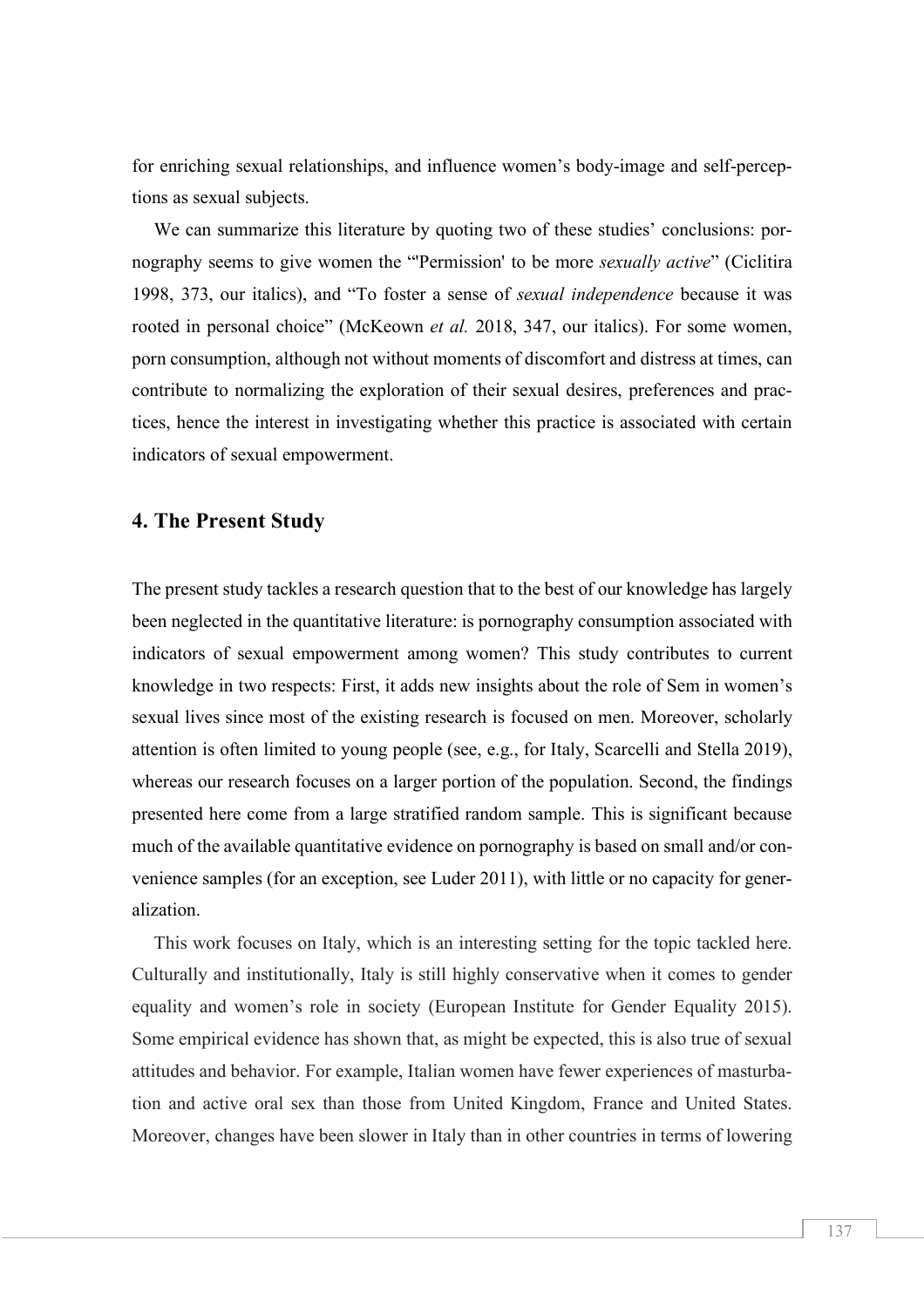the age that sexual intercourse first takes place, as well as in occurrences of premarital sex (Barbagli 2010). Also, the use of highly effective contraceptive methods, such as the pill or Iud, is lower in Italy than elsewhere, with coitus interruptus remaining the most common contraceptive method among married and cohabiting couples (Castiglioni and Dalla Zuanna 2010a). Finally, on the one hand, Italian female younger cohorts have more sexual partners during the life course than their older counterparts. In this domain, moreover, gender differences are decreasing over time. The spread of these processes have started with the most educated and secularized women. However, and on the other hand, Italian women still have less sexual partners than those from other countries such as France and United Kingdom (Castiglioni and Dalla Zuanna 2010b).

According to Bertone and colleagues (2011), even the more recent permissive sexual scripts that Italian women have been exposed to do not put them in a position to autonomously determine the timing and forms of sexual interaction, and thus, in our view, gain full sexual empowerment. Ferrero Camoletto (2011) showed that among young people, their sexual careers follow scripts strongly shaped by a double gendered standard: men more often place their first sexual intercourse within a context of emotional and relational detachment, while women approach their sexual debut as a romantic experience.

Given this high level of traditionalism and gender imbalance in the sexual domain, and the related low level of female sexual empowerment, it is of particular interest to investigate the association between such empowerment and pornography consumption, a practice which is neither widespread among Italian women nor regarded as a socially legitimate part of their sexual conduct.

#### **5. Method**

#### *5.1. The survey*

l

This study is based on a 2006 survey on Italians' sexual attitudes and behavior. To date, this is the largest and most recent dataset on these topics available for Italy as a whole2.

<sup>&</sup>lt;sup>2</sup> The fact that the data were collected some years ago is a limitation of this study. However, it should be borne in mind that the analysis presented here refers to a large portion of the population (see below), which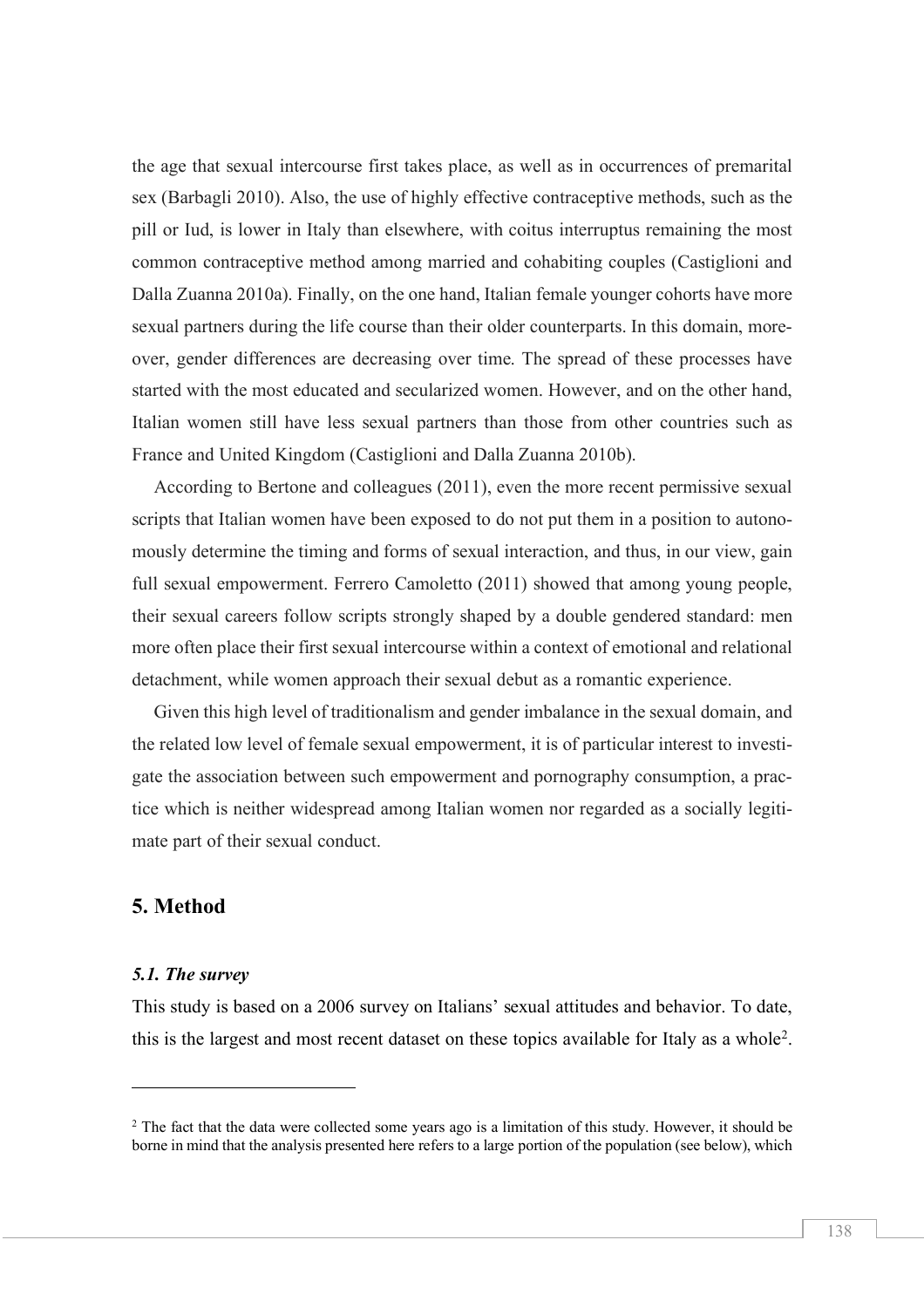The survey was part of a national research project financed by the Italian Ministry of Education, involving sociologists and demographers from three Italian universities (Bologna, Padua, Turin). The survey is based on a random sample of the Italian population aged 18-69 stratified by age, sex, region, size of the town and education. The survey sample consists of 3,058 individuals (response rate 43%) interviewed using a structured questionnaire about couple relationships, cohabitations, marriages, emotional and sexual socialization, sexual attitudes, sexual experiences during the life course and detailed sociodemographic information about the respondent and his/her family of origin. Some of this information was collected in face-to-face interviews, while a self-administered questionnaire was used for more sensitive data. The initial sample of our analysis consisted of 1,489 heterosexual women<sup>3</sup>.

#### *5.2. Measures*

 $\overline{a}$ 

As mentioned above, this study aims to shed light on the potential association between Sem consumption and sexual empowerment. Since this study is based on secondary data, our dependent variables referring to sexual empowerment are not specifically designed to be reliable indicators of this complex concept and its multiple dimensions as discussed in the theoretical section; rather, they can be considered the best proxies among the variables available in the dataset. This is the main limitation of this work, and its implications will be discussed in the final section.

The dependent variables of our analysis cover two of the three dimensions of sexual empowerment: the behavioral and the intrapersonal. As mentioned earlier, the behavioral dimension refers to the capacity to perform one's own sexuality positively, both alone and with a partner, without feelings of guilt or shame. This dimension is operationalized through a behavioral variable investigating the respondent's experience of frequent masturbation without feelings of guilt in the last year. The item is coded 1 if the respondent

is more stable over time in its characteristics, attitudes and behavior than a small one (e.g., young people). An analysis focusing on the former population is far less affected by the passage of time than an analysis focusing on the latter.

<sup>&</sup>lt;sup>3</sup> We do not include the very few homosexual and bisexual women (respectively, 5 and 23 cases, who accounted for less than 2% of the overall sample).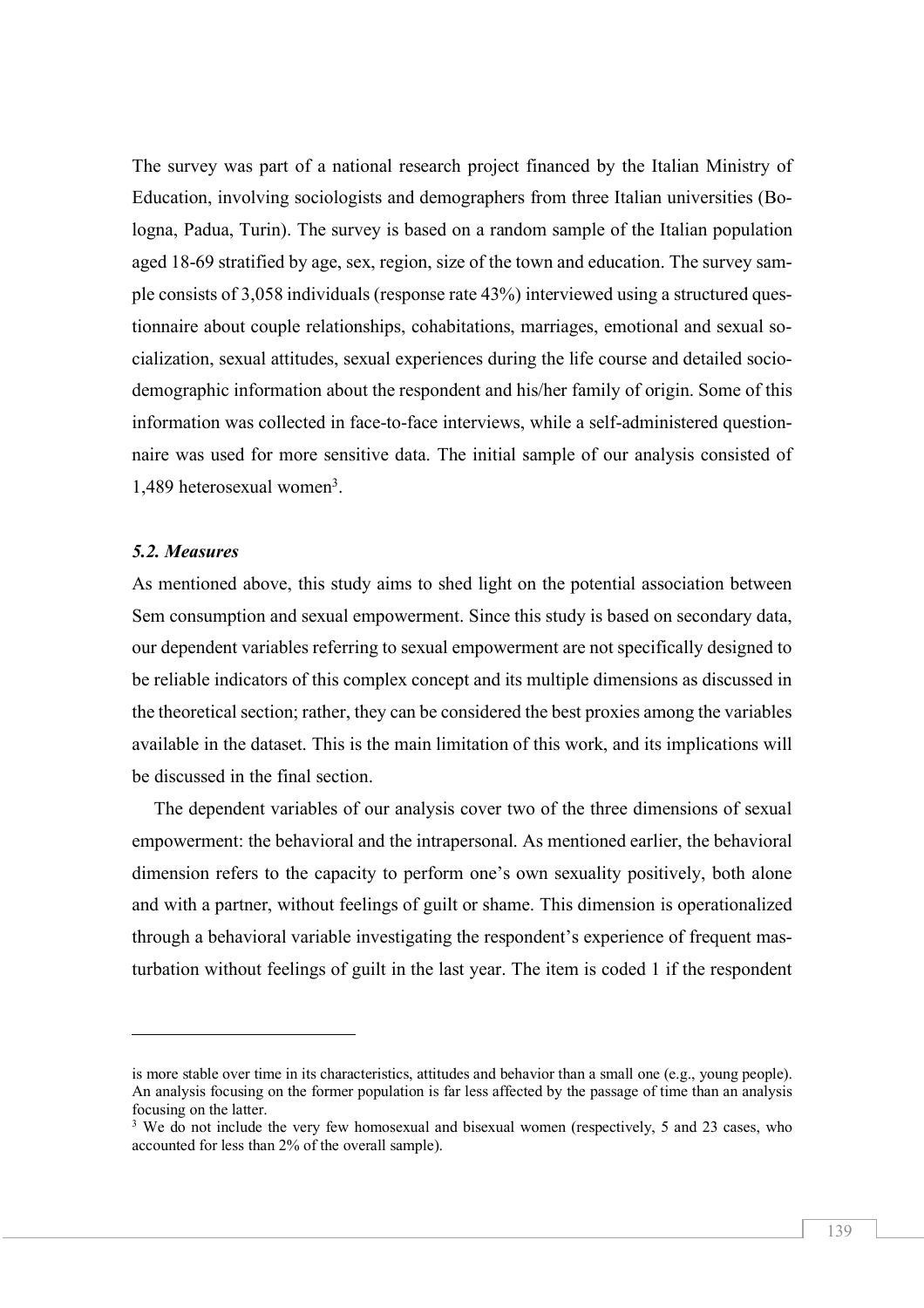masturbated at least 2-3 times a month without guilt, 0 otherwise<sup>4</sup>. Women's experiences of solitary sex have been found to be correlated with a greater ability to gain sexual arousal and orgasm (e.g., Carvalheira and Leal 2013; Bowman 2014), improvements in self-awareness, body-image, self-esteem and sexual pleasure (Herbenick *et al*. 2009) and sexual health (Hogarth and Ingham 2009). Therefore, we can reasonably assume that frequent masturbation without feelings of guilt is related to higher levels of sexual empowerment.

The intrapersonal dimension of sexual empowerment refers to self-expression, selfconfidence and self-efficacy in the sexual domain. In the questionnaire, only an attitudinal variable is available to operationalize this dimension. This variable investigates the respondents' level of agreement with the following statement: "The aim of sexuality is expressing oneself freely and authentically". The variable is coded 1 for agreement, 0 for disagreement. Given the importance of self-expression in the intrapersonal dimension of sexual empowerment, we assume that having a positive attitude toward this statement is a plausible proxy of higher sexual empowerment.

The main independent variable of our analysis investigates the respondents' Sem consumption in the last year, taking into consideration different types of material: magazines, movies at home, movies in cinemas, and online websites. The variable is coded as follows: 0 - Never; 1 - Almost never; 2 - Sometimes or often.

#### *5.3. Procedure*

 $\overline{a}$ 

The relationship between Sem consumption and the indicators of sexual empowerment can be affected by different antecedent and concomitant confounding variables, with the risk of producing spurious relationships. The survey used here includes many such variables: respondents' age, area of residence, size of the town, engagement in a couple relationship, number of children, education, social class, church attendance and political orientation.

<sup>4</sup> An even higher frequency of masturbation would be a better indicator of sexual empowerment, but given the Italian traditional cultural context this choice would result in a very low number of women in category 1, and thus not permit multivariate analysis (see also note 5).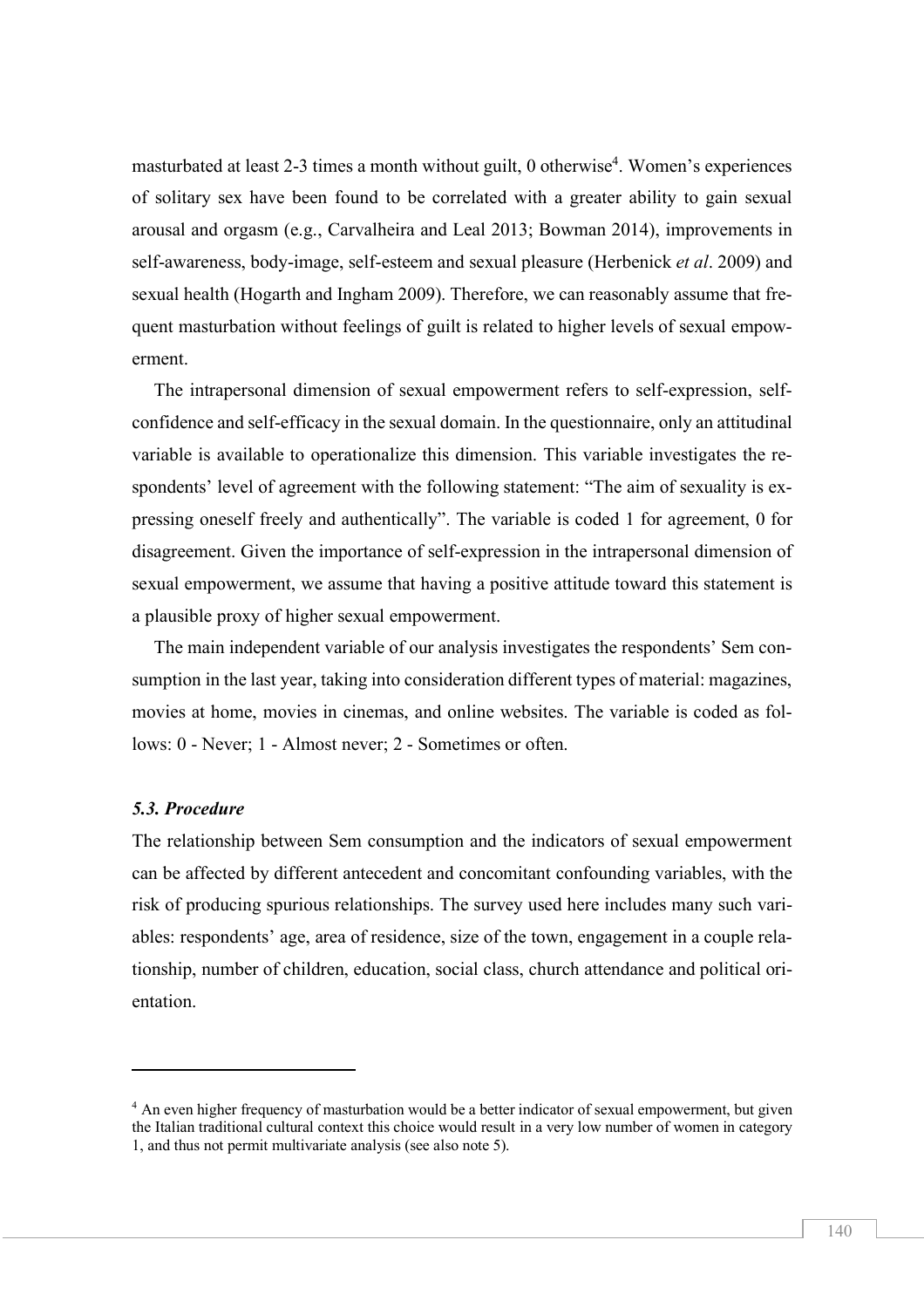Binomial logistic regression models were used to neutralize the confounding effects of these variables. Descriptive statistics for all variables included in the analysis are presented in Table 1.

| Variable                                                                                                                      | Mean or %      | Std. Dev. | Min              | Max            |
|-------------------------------------------------------------------------------------------------------------------------------|----------------|-----------|------------------|----------------|
| Pornography consumption (ref: Never, N=1,472)                                                                                 | 70.3%          |           |                  |                |
| Almost never                                                                                                                  | 12.6%          |           | $\mathbf{0}$     | 1              |
| Sometimes or often                                                                                                            | 17.1%          |           | $\theta$         | 1              |
| Experience of frequent masturbation without guilt feel-                                                                       |                |           |                  |                |
| ings (ref: No, N: 1,486)                                                                                                      | 93.6%          |           |                  |                |
| Yes<br>Agreement with the statement: "The aim of sexuality is<br>expressing oneself freely and authentically" (ref: Disagree- | 6.4%           |           | $\theta$         | 1              |
| ment, N: 1,478)                                                                                                               | 15.0%          |           |                  |                |
| Agreement                                                                                                                     | 85.0%          |           | $\theta$         | 1              |
| Age (N: 1,489)                                                                                                                | 43.6           | 14.6      | 18               | 69             |
| Area of residence (ref.: North, N: 1,489)                                                                                     | 44.4%          |           |                  |                |
| Center                                                                                                                        | 18.4%          |           | $\mathbf{0}$     | 1              |
| South                                                                                                                         | 37.2%          |           | $\theta$         | 1              |
| Size of the town (ref.: Less than 30,000 inhabitants, N: 1,489)                                                               | 56.9%          |           |                  |                |
| 30,001-100,000 inhabitants                                                                                                    | 20.9%          |           | $\mathbf{0}$     | 1              |
| 100,001-500,000 inhabitants                                                                                                   | 10.7%          |           | 0                | 1              |
| More than 500,000 inhabitants                                                                                                 | 11.5%          |           | $\overline{0}$   | 1              |
| Number of children (N: 1,487)                                                                                                 | 1.3            | 1.2       | $\boldsymbol{0}$ | $\overline{7}$ |
| <b>Engagement in a couple relationship</b> (ref: No, N: $1,417$ )                                                             | 20.2%          |           |                  |                |
| Yes                                                                                                                           | 79.8%          |           | $\boldsymbol{0}$ | 1              |
| Education (ref.: Primary school, N: 1,489)                                                                                    | 22.7%          |           |                  |                |
| Junior high school diploma                                                                                                    | 43.9%          |           | $\mathbf{0}$     | 1              |
| High school diploma                                                                                                           | 23.8%          |           | 0                | 1              |
| University degree                                                                                                             | 9.6%           |           | $\boldsymbol{0}$ | 1              |
| Social class (ref.: Service class, N: 1,357)                                                                                  | 5.8%           |           |                  |                |
| Middle class                                                                                                                  | 33.7%          |           | $\bf{0}$         | 1              |
| Manual workers                                                                                                                | 28.0%          |           | $\boldsymbol{0}$ | $\mathbf{1}$   |
| Never employed                                                                                                                | 32.5%          |           |                  |                |
| Church attendance (ref.: A few times a year or never, N:                                                                      | 49.6%          |           |                  |                |
| 1,486)<br>Once a month                                                                                                        | 9.3%           |           | $\boldsymbol{0}$ | $\mathbf{1}$   |
|                                                                                                                               |                |           | $\boldsymbol{0}$ | 1              |
| 2-3 times a month<br>Once a week or more                                                                                      | 13.5%<br>27.6% |           | $\boldsymbol{0}$ | 1              |
|                                                                                                                               | 36.1%          |           |                  |                |
| Political orientation (ref.: Left or center-left, N: 1,162)<br>Center                                                         | 11.1%          |           | 0                | 1              |
| Right or center-right                                                                                                         | 32.1%          |           | $\boldsymbol{0}$ | 1              |
| Not known                                                                                                                     | 20.7%          |           | 0                |                |

Table 1. Descriptive statistics for the variables used in the analysis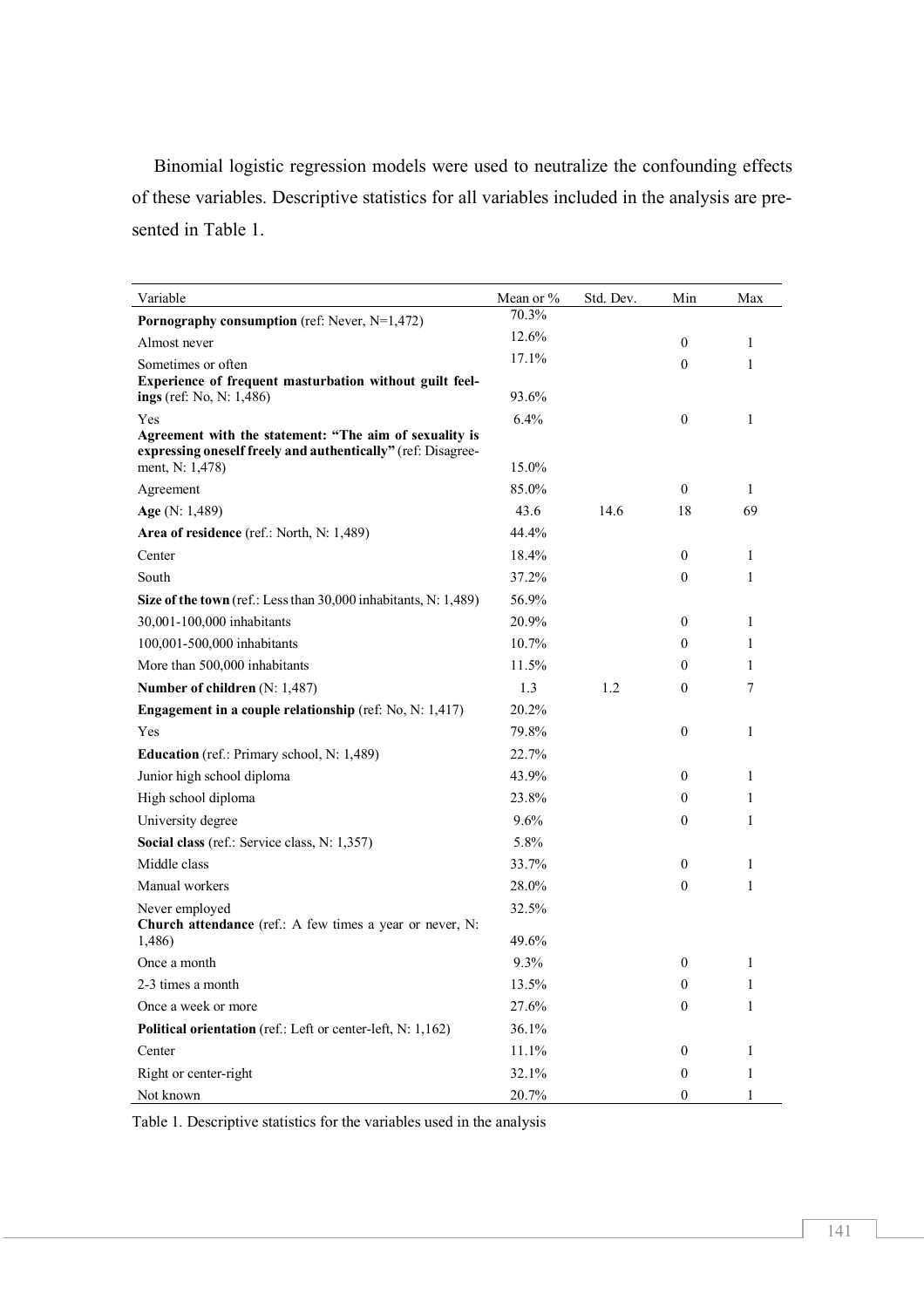As Weinberg *et al.* (2010) point out, the association between Sem consumption and sexual outcomes does not necessarily indicate causality in a particular direction. This is a limitation affecting much of the research on pornography and this study is no exception. On the one hand, pornography consumption may affect attitudes towards sexuality and sexual behavior, while on the other, these are precisely the attitudes and behavior that may influence people's choices about pornography consumption. This caveat must be borne in mind when considering our research findings, which should be interpreted in terms of robust associations rather than causal relationships.

#### **6. Results**

l

#### *6.1. Descriptive results*

Before turning to the details of the multivariate analysis models, we will first present some descriptive data (see Table  $1$ )<sup>5</sup>. In regards our dependent variables, the percentage of women experiencing frequent solitary sex without feelings of guilt is low in the sample, only 6.4%. This is not surprising, considering Italy's traditionalism in the sexual domain and elsewhere, and the fact that our sample includes women aged 18-69, rather than young women only<sup>6</sup>. By contrast, the percentage of women agreeing with the statement "The aim of sexuality is expressing oneself freely and authentically" is very high, at 85%. Moving to our independent variable, over 70% of women never consumed pornography in the last year, 12.6% consumed such material almost never, and 17.1% sometimes or often.

When the sample is divided on the basis of our independent variable of interest, some variations in the distribution of the dependent variables between the subgroups can be seen (Table 2).

<sup>&</sup>lt;sup>5</sup> The sample sizes for the analyses put forward in this and in the following section vary according to the number of missing cases of the variables considered.

<sup>&</sup>lt;sup>6</sup> The low percentage of women experiencing frequent solitary sex does not prevent the use of multivariate models. We have 53 women masturbating frequently among those who never consume Sem, 22 among those who almost never consume Sem, and 45 among those consuming Sem often or sometimes (data not shown, available on demand). Even if these numbers are small, they make it possible to perform the logistic regression presented in the next section (see Table 3, model 1) without problems of empty cells.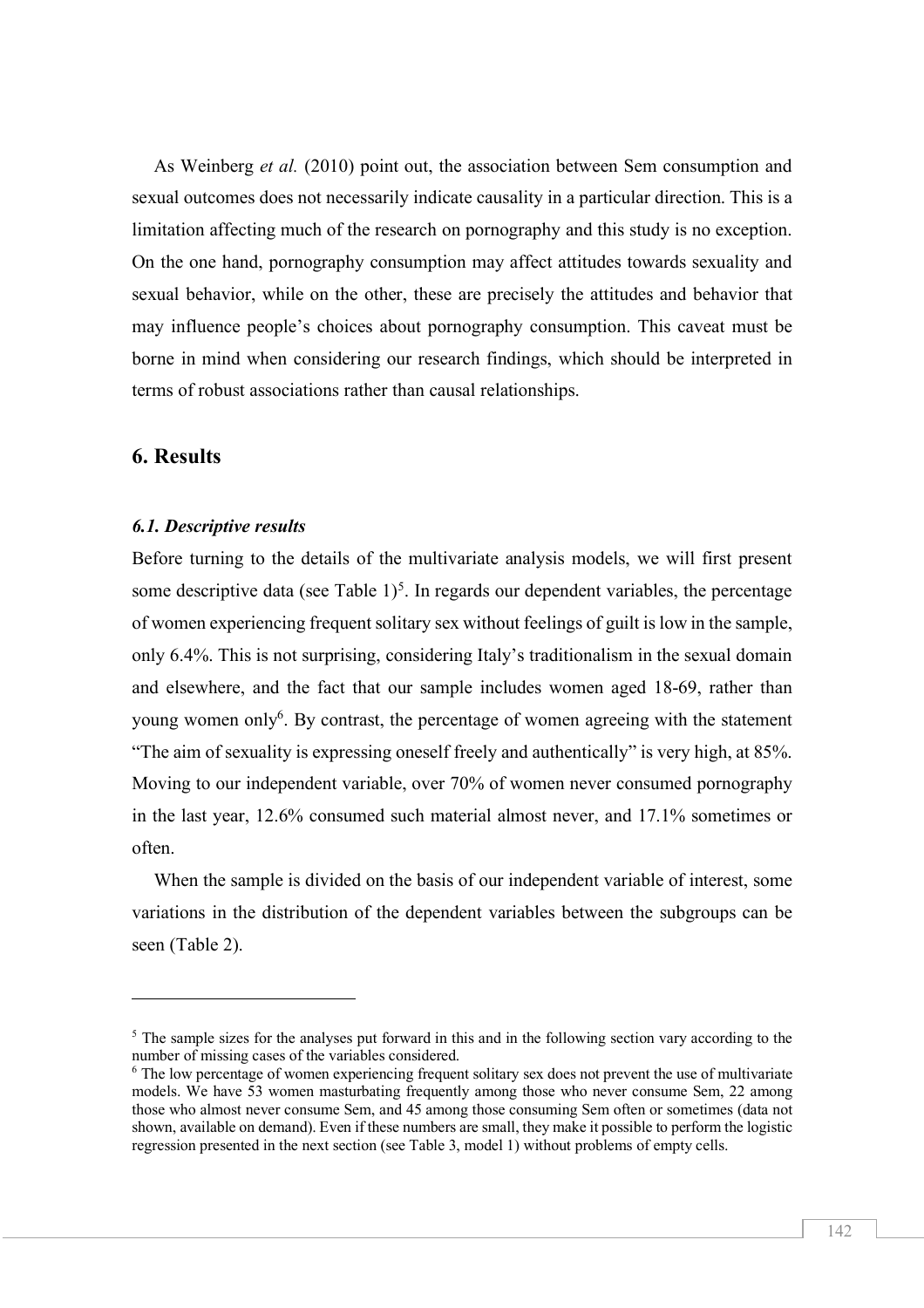|                                                                                                         | <b>Never</b> | Almost never | <b>Sometimes or often</b> |  |  |  |  |  |
|---------------------------------------------------------------------------------------------------------|--------------|--------------|---------------------------|--|--|--|--|--|
|                                                                                                         | $(\%)$       | $(\%)$       | $(\%)$                    |  |  |  |  |  |
|                                                                                                         |              |              |                           |  |  |  |  |  |
| Frequent experience of masturbation without guilt feelings ( $N=1,469$ ; $\gamma$ 2 = 41.4, Pr = 0.000) |              |              |                           |  |  |  |  |  |
| N <sub>0</sub>                                                                                          | 959          | 913          | 85.3                      |  |  |  |  |  |
| Yes                                                                                                     | 4.1          | 87           | 14.8                      |  |  |  |  |  |
| Agreement with the statement "The aim of sexuality is expressing oneself freely and authenti-           |              |              |                           |  |  |  |  |  |
| cally" (N=1,461; $\gamma$ 2 = 13.7 Pr = 0.001)                                                          |              |              |                           |  |  |  |  |  |
| Disagree                                                                                                | 16.0         | 18.3         | 7.8                       |  |  |  |  |  |
| Agree                                                                                                   | 84.0         | 81.7         | 92.2                      |  |  |  |  |  |

Table 2. Indicators of Sexual Empowerment, by Pornography Consumption - Bivariate Analysis

Women consuming Sem more often show higher levels of sexual empowerment than those who do so less often, and differences are statistically significant. In regards masturbation as an indicator of sexual empowerment, only 4.1% of women who never consume pornography experience frequent solitary sex without feelings of guilt. This percentage rises to 8.7% among women who almost never consume pornography, and nearly triples (arriving at 14.8%) among those who consume pornography sometimes or often. If we focus on the other indicator of sexual empowerment used here, the percentage of women considering sexuality as a way to express themselves freely and authentically is 84% among women who never consume pornography, decreases slightly among those who almost never do so, and increases by almost ten percentage points, reaching 92.2%, among women who sometimes or often consume such material.

#### *6.2. Multivariate Analysis*

To assess a robust association between Sem consumption and sexual empowerment while minimizing the risk of finding spurious relationships, it is necessary to employ multivariate analysis models.

The first model (Table 3, model 1) tests the association between frequent masturbation without guilt and sexual empowerment. The size of the association is expressed through odds ratios. Odds ratios can be interpreted here as the relative propensity to masturbate frequently (e.g., the propensity to do so rather than not do so) for the category of interest in comparison with the same propensity for the reference category.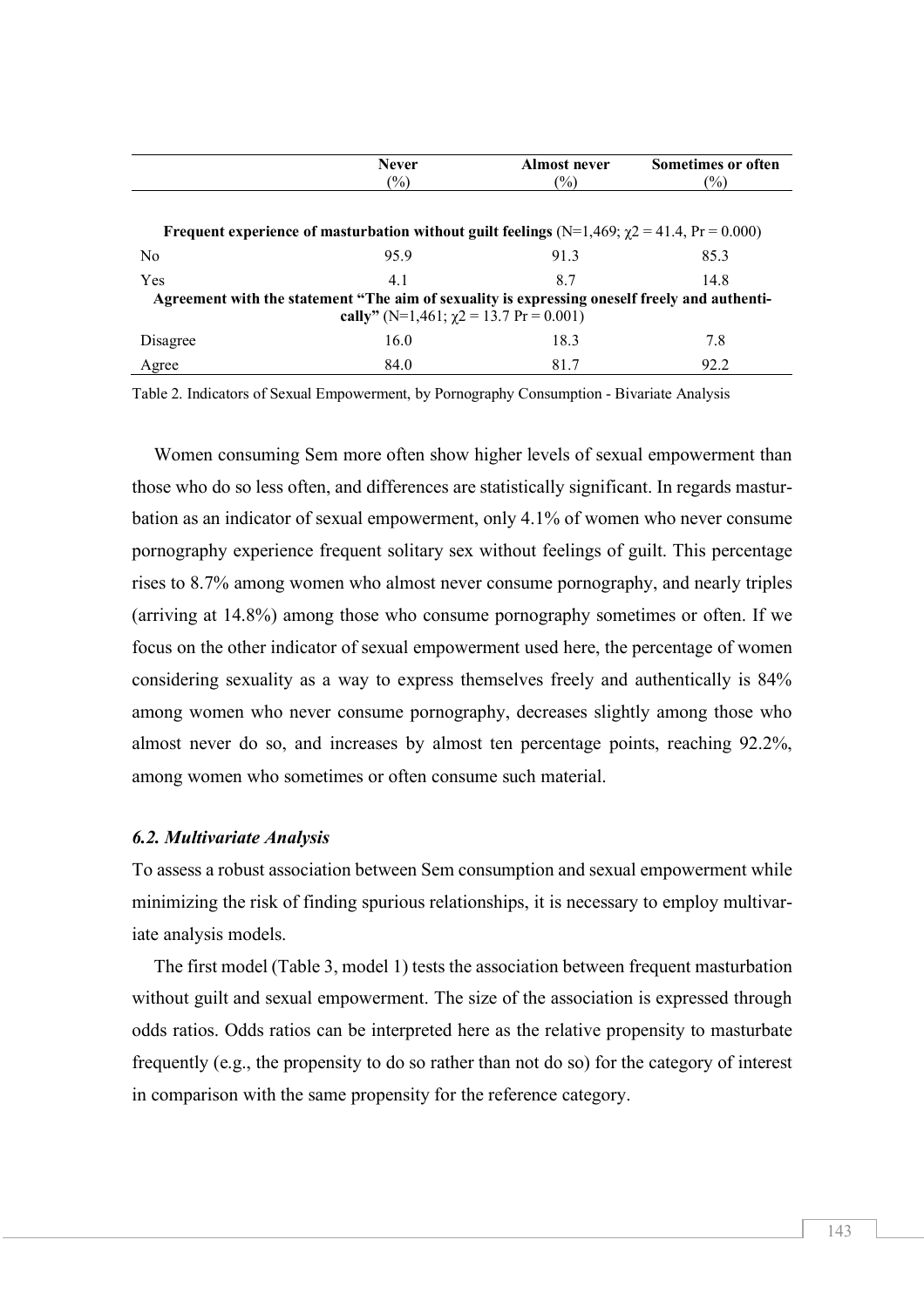|                                                                                 | Model 1 |          |       | <b>Model 2</b> |          |       |
|---------------------------------------------------------------------------------|---------|----------|-------|----------------|----------|-------|
|                                                                                 | Odds    | Std.     | $P-$  |                | Std.     | $P-$  |
| Pornography consumption (ref:                                                   | Ratio   | Err.     | Value | Odds ratio     | Err.     | Value |
| Never)                                                                          |         |          |       |                |          |       |
| Almost never                                                                    | 1.69    | 0.52     | 0.093 | 0.74           | 0.18     | 0.210 |
| Sometimes or often                                                              | 3.75    | 1.00     | 0.000 | 2.18           | 0.64     | 0.008 |
| Age                                                                             | 0.98    | 0.01     | 0.092 | 1.00           | 0.01     | 0.775 |
| Area of residence (ref.: North)                                                 |         |          |       |                |          |       |
| Center                                                                          | 0.87    | 0.24     | 0.609 | 1.23           | 0.32     | 0.412 |
| South<br>Size of the town (ref.: Less than<br>30,000 inhabitants)               | 0.49    | 0.14     | 0.012 | 0.74           | 0.15     | 0.140 |
| 30,001-100,000 inhabitants                                                      | 1.84    | 0.49     | 0.024 | 1.08           | 0.25     | 0.729 |
| 100,001-500,000 inhabitants                                                     | 0.69    | 0.26     | 0.326 | 0.61           | 0.15     | 0.039 |
| More than 500,000 inhabitants                                                   | 0.72    | 0.26     | 0.355 | 1.77           | 0.55     | 0.068 |
| <b>Number of children</b><br>Engagement in a couple rela-<br>tionship (ref: No) | 0.98    | 0.03     | 0.476 | 1.01           | 0.03     | 0.775 |
| Yes                                                                             | 0.62    | 0.16     | 0.057 | 0.71           | 0.17     | 0.145 |
| Missing                                                                         | 0.91    | 0.60     | 0.892 | 0.57           | 0.22     | 0.146 |
| <b>Education</b> (ref.: Primary school)                                         |         |          |       |                |          |       |
| Junior high school diploma                                                      | 1.29    | 0.76     | 0.660 | 1.36           | 0.35     | 0.226 |
| High school diploma                                                             | 1.55    | 0.97     | 0.485 | 1.50           | 0.46     | 0.185 |
| University degree                                                               | 3.14    | 1.94     | 0.065 | 1.62           | 0.63     | 0.215 |
| Social class (ref.: Service class)                                              |         |          |       |                |          |       |
| Middle class                                                                    | 0.52    | 0.22     | 0.121 | 0.75           | 0.32     | 0.493 |
| Manual workers                                                                  | 0.47    | 0.25     | 0.149 | 0.98           | 0.44     | 0.958 |
| Never employed                                                                  | 0.43    | 0.23     | 0.117 | 0.92           | 0.42     | 0.863 |
| Missing<br>Church attendance (ref.: A few<br>times a year or never)             | 0.75    | 0.39     | 0.580 | 0.73           | 0.37     | 0.531 |
| Once a month                                                                    | 0.95    | 0.42     | 0.903 | 0.63           | 0.18     | 0.097 |
| 2-3 times a month                                                               | 0.47    | 0.20     | 0.072 | 1.13           | 0.34     | 0.685 |
| Once a week or more<br>Political orientation (ref.: Left<br>or center-left)     | 0.47    | 0.17     | 0.036 | 0.76           | 0.16     | 0.208 |
| Center                                                                          | 0.52    | 0.25     | 0.181 | 0.69           | 0.22     | 0.253 |
| Right or center-right                                                           | 0.76    | 0.22     | 0.341 | 0.87           | 0.21     | 0.568 |
| Not known                                                                       | 0.64    | 0.27     | 0.282 | 0.58           | 0.15     | 0.039 |
| Missing                                                                         | 0.59    | 0.18     | 0.090 | 1.12           | 0.28     | 0.658 |
| Constant                                                                        | 0.33    | 0.34     | 0.287 | 10.05          | 7.87     | 0.003 |
| Pseudo R2                                                                       |         | 0.15     |       |                | 0.05     |       |
| Log pseudolikelihood                                                            |         | $-296.6$ |       |                | $-572.1$ |       |
| Ν                                                                               |         | 1,466    |       |                | 1,458    |       |

Table 3. Association between Pornography Consumption and Women's Sexual Empowerment - Multivariate Analysis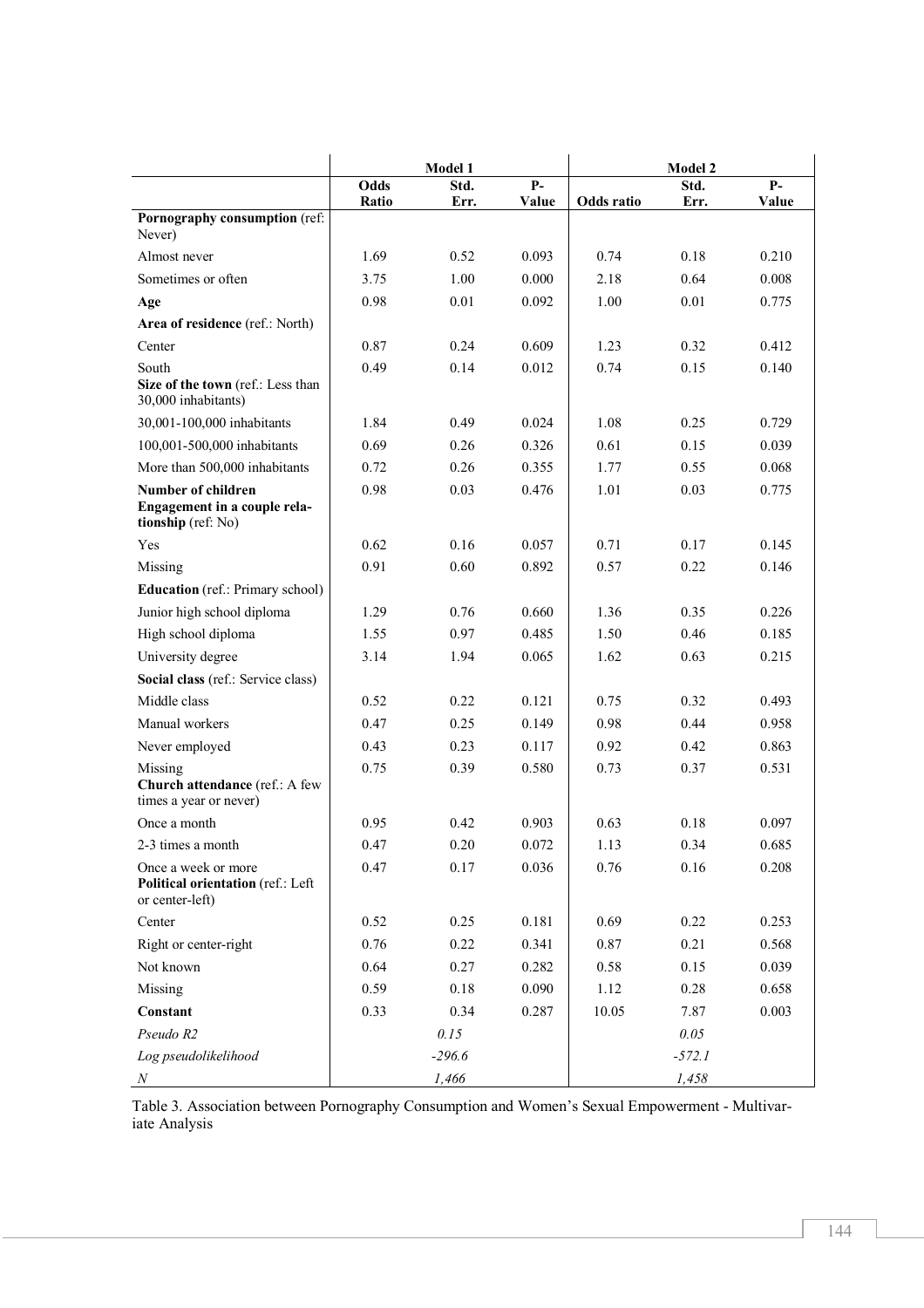Thus, the odds ratio of 1.69 for women who almost never consume Sem means that the relative propensity of masturbating frequently among these women is 69% higher  $[(1.69-1)*100]$  than the same propensity among women who never consume Sem (see Pisati 2003; Menard 1995). The p-value is only slightly above conventional statistical significance, so this difference cannot be completely ignored. If women who sometimes or often consume Sem are considered, their relative propensity of masturbating frequently is 275% higher [(3.75-1)\*100] than the same propensity among women who never consume Sem. The difference between women who almost never consume Sem and those who so quite often is statistically significant at the conventional level (data not shown, available upon request). For a better grasp of the association between the dependent and the main independent variable of interest, the predicted probabilities were calculated and shown in a graph<sup>7</sup>.



Graph 1. Predicted Probabilities (%) and Confidence Intervals of Experience of Frequent Masturbation without Guilt Feelings, by Pornography Consumption

l

<sup>7</sup> Average predicted probabilities and their confidence intervals, obtained through the Stata command *Margins*, are computed by setting control variables at their observed values.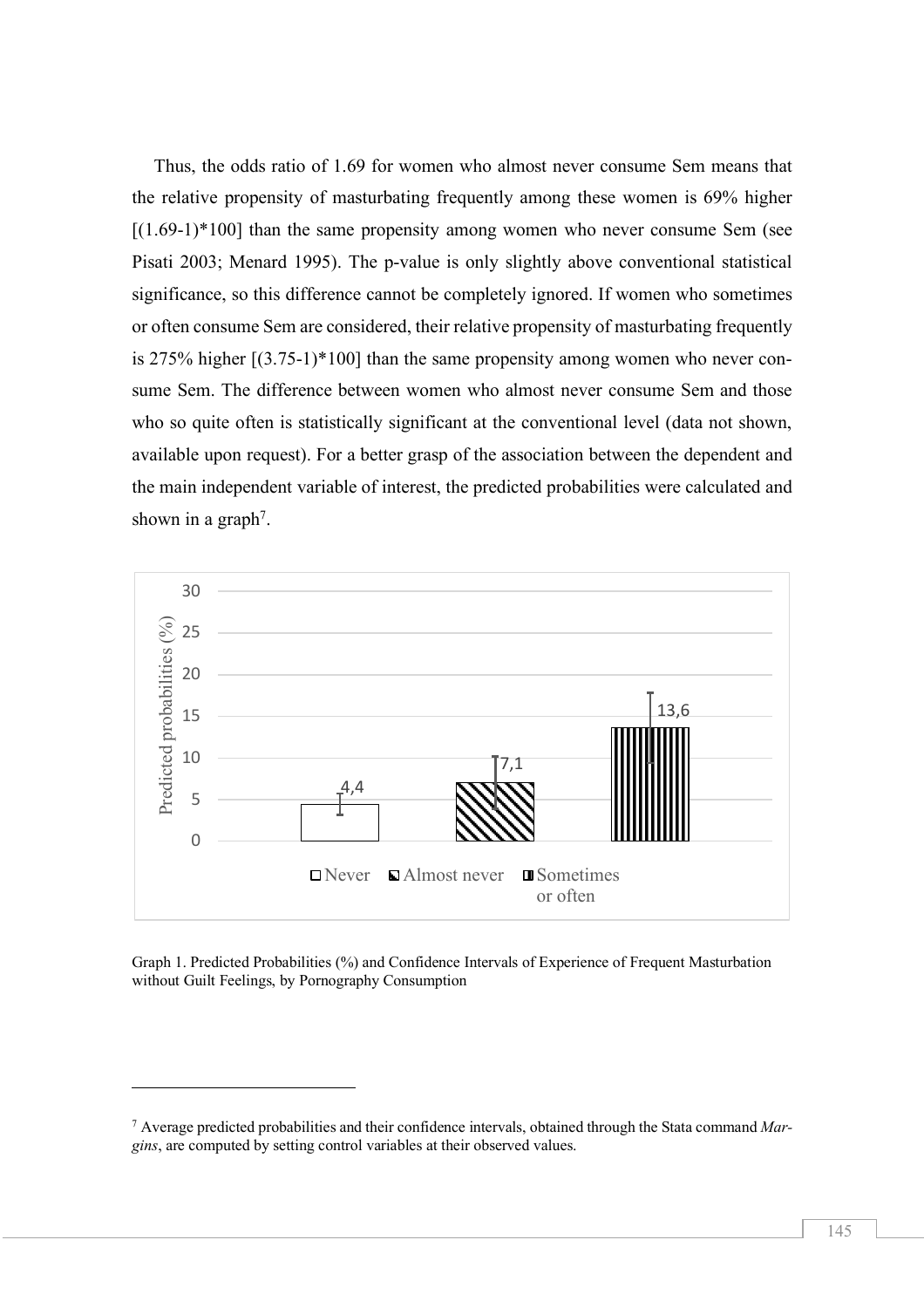Among women who never consume Sem, the predicted probability of experiencing frequent solitary sex without guilt feelings is 4.4%. This probability increases to 7.1% among those who almost never consume Sem, and reaches almost 14% among frequent Sem consumers.

Moving to the other indicator of sexual empowerment (Table 3, model 2), the relative propensity to agree (rather than not agree) with the statement "The aim of sexuality is expressing oneself freely and authentically" of women who almost never consume Sem does not differ from the propensity of women who never consume Sem. Compared with the latter, however, women who sometimes or often consume Sem show a 118% higher propensity  $[(2.18-1)*100]$ .



Graph 2. Predicted Probabilities (%) and Confidence Intervals of Agreement with the Statement "The Aim of Sexuality is Expressing Oneself Freely and Authentically", by Pornography Consumption

As regards predicted probabilities (graph 2), the probability of considering sex as a means of self-expression is 84.3% among women who never consume Sem, does not change among those who almost never consume Sem, but reaches almost 92% among those consuming Sem sometimes or often.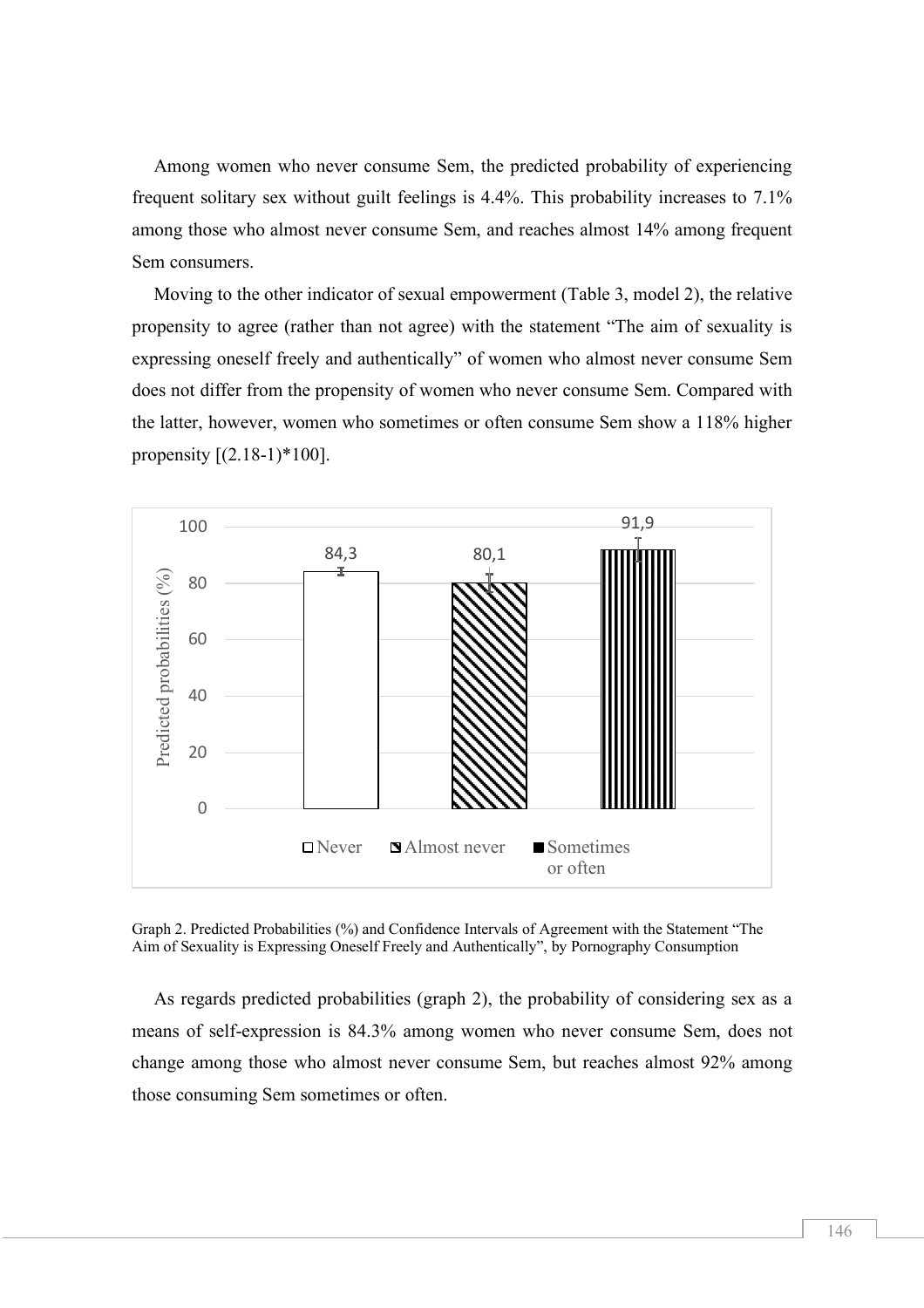#### **7. Discussion**

Is Sem consumption by women associated with seeking one's sexual pleasure and selfexpression through sex, two indicators of sexual empowerment? To the best of our knowledge, quantitative research has overlooked women's use of adult content, and the associated attitudes and behavior, due to its focus on the correlates of men's pornography consumption. The research findings provide a positive answer to our initial question: women who consumed Sem in the last year are more likely to experience solitary sex without guilt and to interpret sex as a means of self-expression. Our large random sample makes it possible to generalize this empirical evidence, unlike the small convenience samples used in many previous studies of pornography.

It must be emphasized, however, that we cannot make a distinction between the consumption of different pornographic genres. Our data did not provide the detailed information needed to understand whether women consumed cis-heterosexual-male-centered pornography or if they used softer and more women-oriented Sem. Since the latter still accounts for a very small portion of adult entertainment, we can reasonably assume that much of our respondents' Sem consumption consisted of cis-heterosexual-male-centered pornography, which is probably associated with female sexual empowerment to a lesser extent than pornography centering on women's sexuality and pleasure. Notwithstanding this fact, we found a positive association.

Our results seem to be in line with the strand of research exploring whether the use of pornography can have socially desirable effects (e.g., Weinberg *et al.* 2010), and in particular with the qualitative studies indicating that pornography may be associated with women's sexual agency (Ciclitira 1998) and sexual independence (McKeown *et al.* 2018) in terms of a wider sexual imagery and sexual repertoire, an increased sexual awareness as sexual subject and a sense of full entitlement to seek their own pleasure (e.g., Smith 2007). Our work thus seems to cast doubt – at least according to the data used here – on the one-dimensional interpretation of the objectifying effect of pornography shown by some of the literature (e.g., see, for Italy, Romito and Beltramini 2011), in line with recent qualitative research uncovering the nuanced and plural understandings women have of their experience of pornography and pleasure (Ashton *et al.* 2019).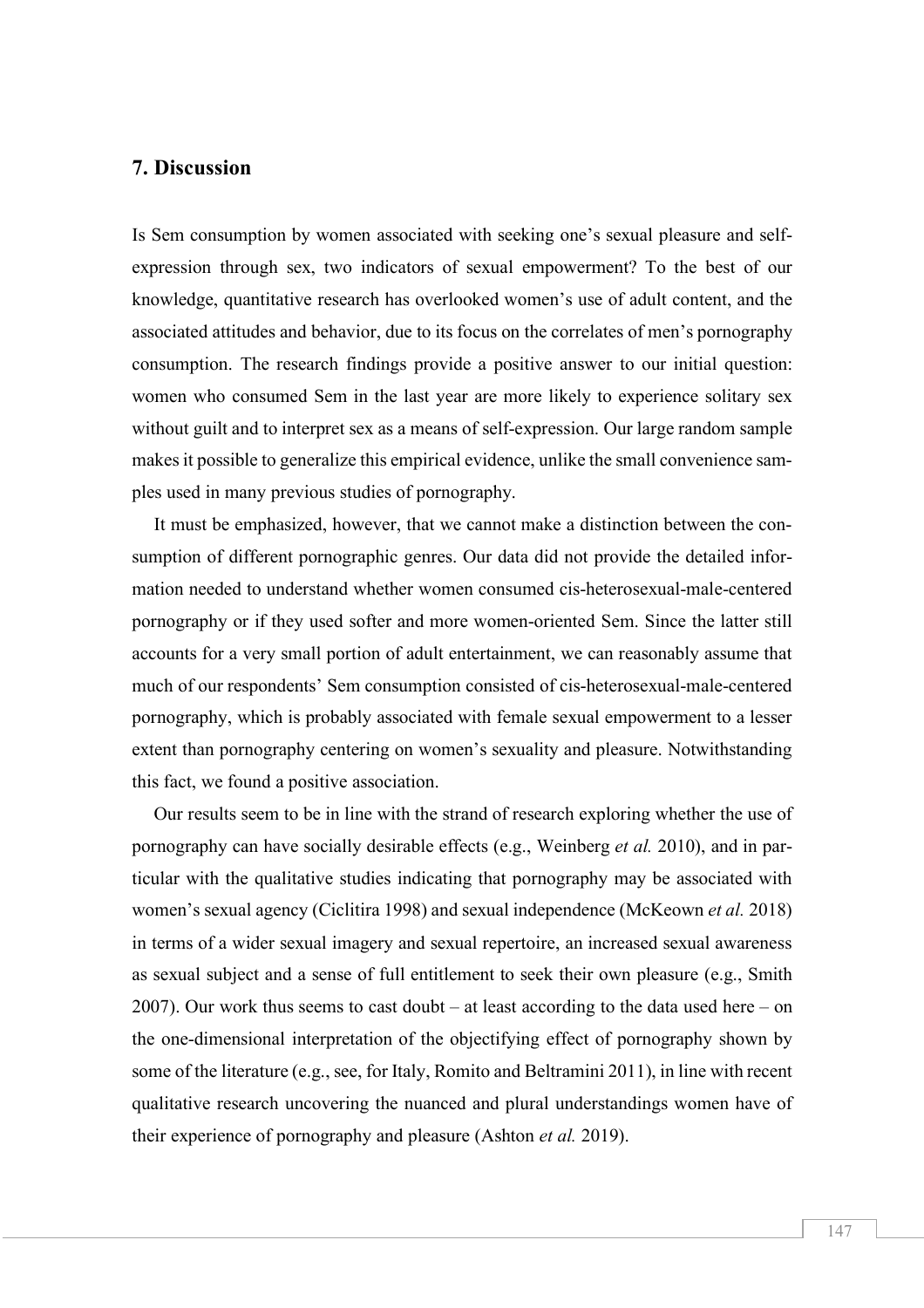However, a caveat must be borne in mind: our findings must be viewed in the light of the lively debate around the various understandings of sexual empowerment. Recalling Gill's (2012) distinction, our indicators of women's sexual empowerment are to some extent open to different interpretations. On the one hand, the positive association between Sem consumption and the experience of frequent masturbation without feelings of guilt seems to trigger a positive reading of sexual empowerment as a matter of sexual awareness, agency and pleasure. From this perspective, female masturbation is seen to play a positive role in sexual development, and is interpreted as «a positive component in the structuring of female sexuality» (Carvalheira and Leal 2013, 364). As Bowman (2014) states: «When a woman masturbates, she experiences her sexuality in a way that does not conform to dominant expectations of femininity or female sexuality. She is not concerned with producing offspring, nor is she concerned with preventing pregnancy. She feels sexual sensations that are not provided by a partner, and, because no partner needs to be present, she need not concern herself with anyone's pleasure but her own. In this way, the ''excessive'' nature of masturbation may be related to feelings of *sexual empowerment* for some women» (364, our italics). According to Fahs and Frank (2014), masturbation has enhanced many women's lives in positive ways, allowing them to express a positive approach towards their bodies, to adopt an affirmative and nurturing self-acceptance, to relieve stress, to have fun and to gain pleasure.

On the other hand, the association between Sem consumption and the belief that sex is a means of self-expression can lead to a more controversial interpretation: it can be understood as evidence of sexual agency, but it may also be considered a feature of the new sexual norm of heterosexiness (Favaro 2017), in line with the neoliberal celebration of the individual as a free self-entrepreneur, calling on women to become sexually confident and perform as expected in a sexualized culture (Gill and Scharff 2011). From this perspective, the importance given to sexual self-expression can be seen as part of a «rhetoric of agency, choice and self-determination, which within sexuality discourses have produced an 'up for it' femininity, a sexually savvy and active woman who can participate appropriately in consumer practices in the production of her choice biography» (Evans *et al.* 2010, 115). Thus, the association between Sem consumption and sexual self-expres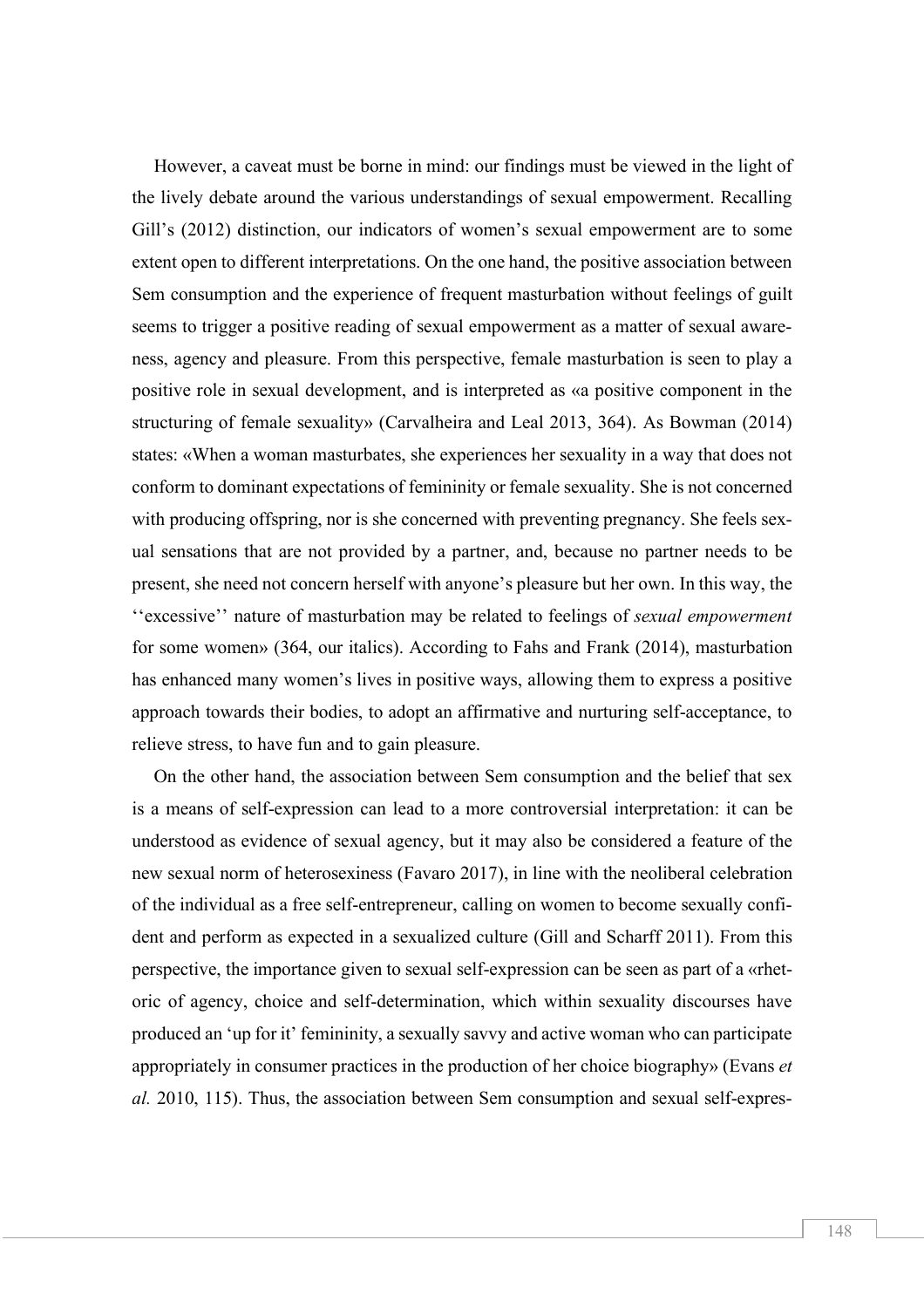sion may be seen as part of the post-feminist shift from sexual objectification to compulsory sexual subjectification in which women are represented not as seeking men's approval, but as pleasing themselves (Gill 2003, 2008).

Our data do not allow us to fully resolve this dilemma. Consequently, this study can be regarded as providing the foundations for a closer qualitative examination of the association between Sem consumption and sexual empowerment, in a circular dialogue between qualitative and quantitative research. The former type of analysis will make it possible to investigate the meanings of the relationship between Sem consumption and female sexual empowerment in greater depth. For the time being, we can suppose that if Sem is positively associated here with frequent masturbation without feelings of guilt – an indicator of empowerment which is, in our view, less affected by this interpretive ambiguity – its association with the importance of self-expression in the sexual domain could also be interpreted more in terms of positive empowerment than of disempowerment.

We are aware of the theoretical and methodological limitations of our study, some of which have been mentioned in the previous sections. With regards the former, our inquiry into sexual empowerment has focused chiefly on individual trajectories<sup>8</sup>. This choice, which was due to the nature of our single-country data, does not mean that we do not recognize the importance of taking the contextual and collective dimension of empowerment into account, or that we are not aware of the risk of being trapped in an individualistic framing of the issues around gender, sex and power. In our view, adopting *an individual level of analysis* does not correspond to take up an *individualistic approach* which downplays the relevance of the collective level. Looking at micro-level social processes and exploring the associations, within individual biographies, of experiences that can trigger sexual empowerment in some individuals *does not* necessarily divert attention from «creating the conditions of possibility for all (…) women to enjoy safe, consensual and

 $\overline{a}$ 

<sup>8</sup> Lamb (2010) points out the importance, even at a micro-level of analysis, of looking at the unequal distribution of sexual resources (e.g., sexual information and education, access to sexual health services and devices etc.). We tried to take into account this point running our analyses with three additional controls capturing the respondents' level of sexual education: difficulties about speaking of sex with father and mother at 14 years old, and frequency with which the respondent spoke of sex with friend at the same age. The findings of the analyses does not change from those presented in the previous section (table not shown, available upon request).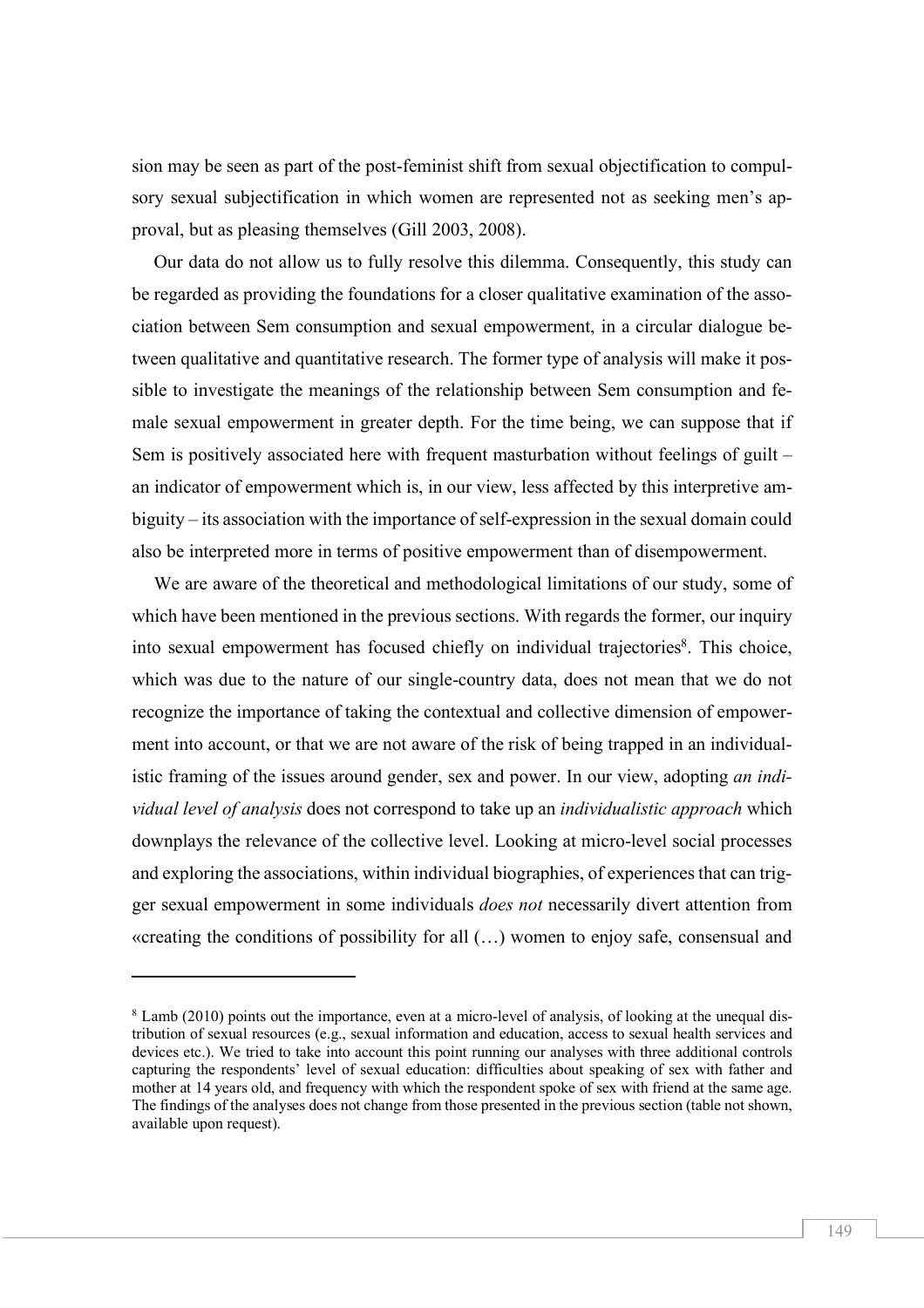pleasurable sex» (Gill 2012, 743). Our work tackles a topic that has largely been neglected by quantitative studies. We thus believe that offering initial empirical evidence situated at the micro level of the social interaction can be a relevant contribution to the scholarly literature, which can then be extended to the macro level in subsequent research, potentially contributing to re-designing informational campaigns and other kinds of programs targeted at women's sexual health and rights. In this respect, Lamb (2010, 315) reclaims the importance to support girl's development of critical skills to question how contemporary sexualized culture is influencing them. We agree with this call, and we believe that our analysis can provide empirical basis for further discussions and interventions.

Insofar as methodological limitations, the variables used here as indicators of sexual empowerment were not specifically designed for this purpose, but can be considered the best proxies among the items available in the dataset. Of course, this fact undermines the accuracy by which a concept as complex and multidimensional as sexual empowerment can be measured. Another problem is that we have no information about the context in which our respondents consumed pornography. We do not know if it was a free and informed choice, if the choice was to some extent forced by the partner, if pornography was consumed alone, in the couple, in a group, etc. This information would have allowed us to investigate the situation in which Sem consumption has the strongest association with female sexual empowerment. Moreover, our sample – though larger in size than samples used in many previous studies – does not enable us to perform a separate analysis for the different cohorts of women. This is a serious limitation, since a cohort approach appears to be of particular relevance: we can expect the association between Sem consumption and sexual empowerment to vary among different cohorts of women who have been socialized to different sexual scripts (Bertone *et al.* 2011). The differences in the sources of pornography (e.g., magazines, cinema, Vhs/Dvd, internet) available to the different cohorts should also be taken into account.

Future studies should expand these research findings by addressing these limitations. This will require large quantitative datasets, if possible permitting both a cohort and a comparative analysis. This study focuses on Italy, a conservative country with low levels of gender equality, a persistent sexual double standard, and significant gender differences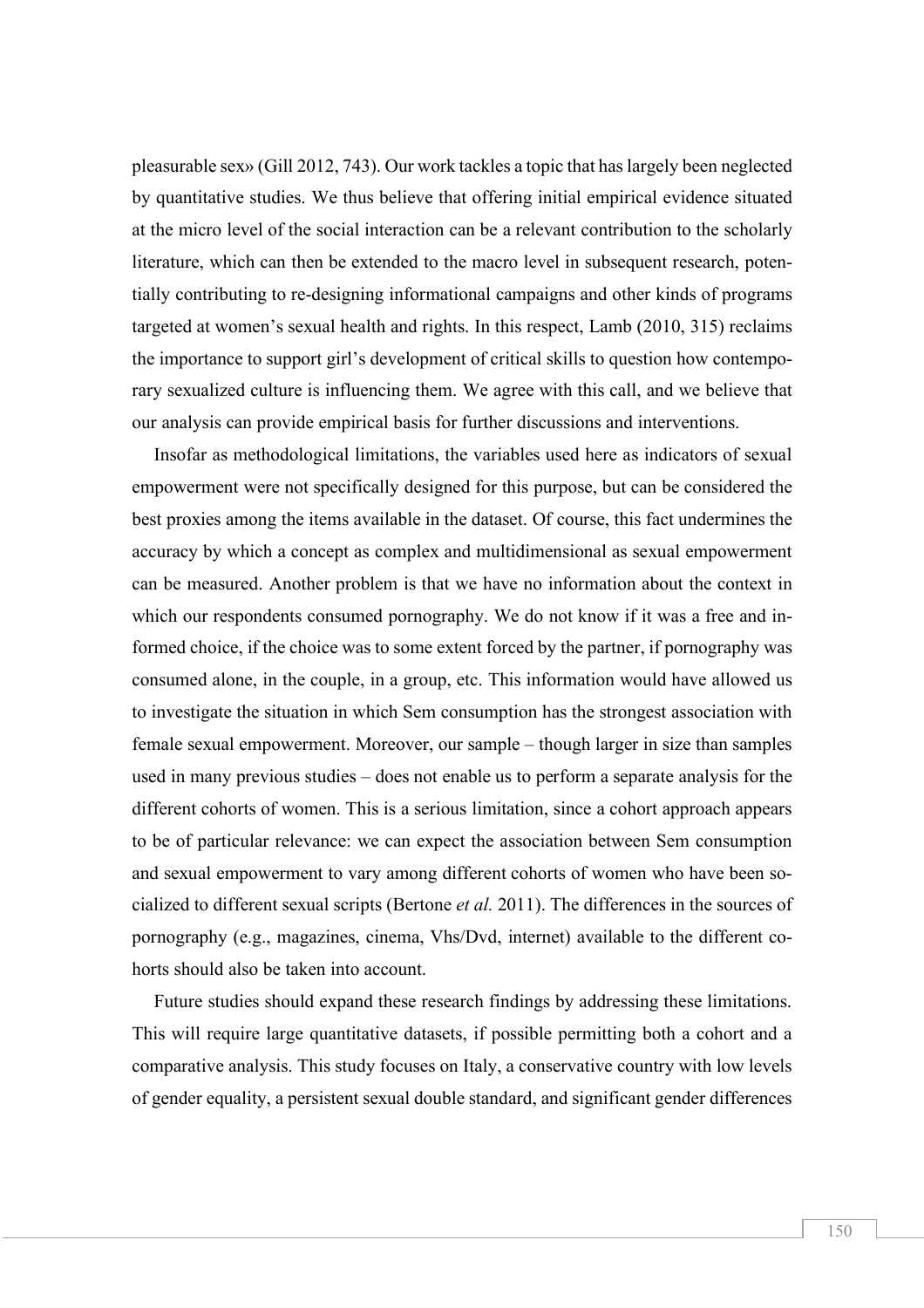in the sexual domain. In such a setting, women's Sem consumption and sexual empowerment are neither widespread nor do they enjoy broad social acceptance. It is thus of interest to investigate whether these dimensions are positively associated even in more gender-equal countries such as Scandinavia, where they are more legitimate. Lastly, the variables used in future research should be specifically designed to be reliable indicators of sexual empowerment, in order to avoid interpretative ambiguity, and should also allow for an in-depth investigation of the experience of Sem consumption.

#### **References**

- Ashton, S., McDonald, K. and Kirkman, M. (2019), *Pornography and women's sexual pleasure: Accounts from young women in Australia*, in «Feminism & Psychology», vol. 29, n. 3, pp. 409-432.
- Ashton, S., McDonald, K. and Kirkman, M. (2018), *Women's Experiences of Pornography: A Systematic Review of Research Using Qualitative Methods*, in «The Journal of Sex Research», vol. 55, n. 3, pp. 334-347.
- Attwood, F. (ed.) (2014), *Mainstreaming sex: The sexualization of western culture*, London, IB Tauris.
- Attwood, F. (2011), *The paradigm shift: Pornography research, sexualization and extreme images*, in «Sociology Compass», vol. 5, n. 1, pp. 13-22.
- Attwood, F. (2005), *What do people do with porn? Qualitative research into the consumption, use, and experience of pornography and other sexually explicit media*, in «Sexuality and culture», vol. 9, n. 2, pp. 65-86.
- Attwood, F. and Smith, C. (2014), *Porn Studies: An introduction*, in «Porn Studies», vol. 1, n. 1-2, pp. 1-6.
- Barbagli, M. (2010), "Solo per il piacere", in Barbagli, M., Dalla Zuanna, G. and Garelli, F. (eds.), *La sessualità degli Italiani*, Bologna, il Mulino, pp. 163-206.
- Bertone, C., Ferrero Camoletto, R. and Torrioni, P.M. (2011), *Sessualità femminile, tra nuovi desideri e nuovi confini*, in «Polis», vol. 25, pp. 363-392.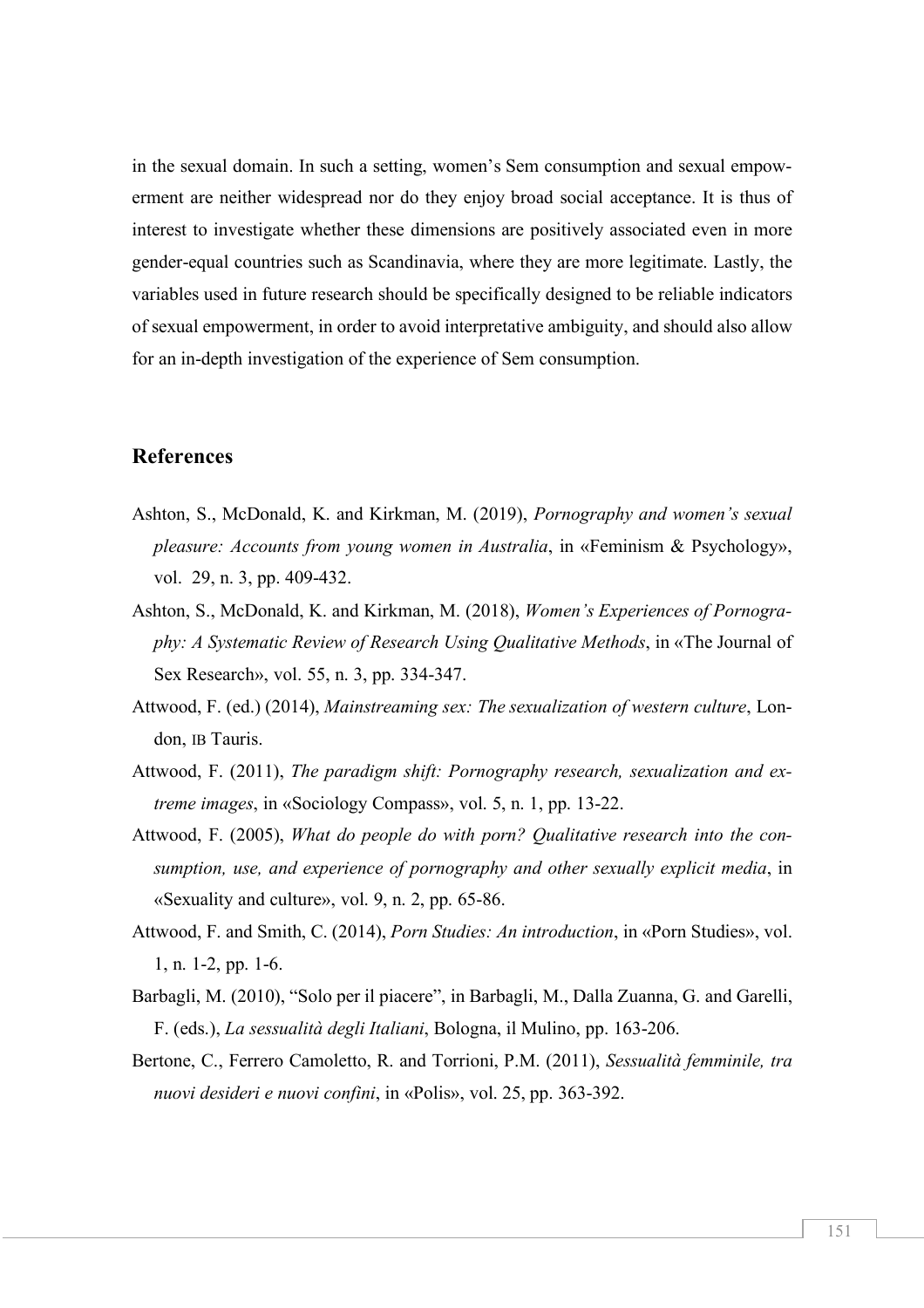- Bowman, C.P. (2014), *Women's masturbation: Experiences of sexual empowerment in a primarily sex-positive sample*, in «Psychology of Women Quarterly», vol. 38, n. 3, pp. 363-378.
- Boyle, K. (ed.) (2010), *Everyday pornography*, Routledge, Milton Park.
- Bryant, P. and Shim, J.W. (2008), *Gender, sexual affect, and motivations for Internet pornography use*, in «International Journal of Sexual Health», vol. 20, n. 3, pp. 187- 199.
- Carroll, J.S., Busby, D.M., Willoughby, B.J. and Brown, C.C. (2017), *The porn gap: Differences in men's and women's pornography patterns in couple relationships*, in «Journal of Couple & Relationship Therapy», vol. 16, n. 2, pp.146-163.
- Carvalheira, A. and Leal, I. (2013), *Masturbation among women: Associated factors and sexual response in a Portuguese community sample*, in «Journal of Sex & Marital Therapy», vol. 39, n. 4, pp. 347-367.
- Castiglioni, M. and Dalla Zuanna, G. (2010a), "Sessualità e contraccezione", in Barbagli, M., Dalla Zuanna, G. and Garelli, F. (eds.), *La sessualità degli italiani*, Bologna: il Mulino, pp. 75-97.
- Castiglioni, M. and Dalla Zuanna, G. (2010b), "Vite di coppia", in Barbagli, M., Dalla Zuanna, G. and Garelli, F. (eds.), *La sessualità degli italiani*, Bologna, il Mulino, pp. 53-74.
- Chowkhani, K. (2016), *Pleasure, bodies and risk: women's viewership of pornography in urban India*, in «Porn Studies», vol. 3, n. 4, pp. 443-452.
- Ciclitira, K. (2004), *Pornography, women and feminism: Between pleasure and politics*, in «Sexualities», vol. 7, n. 3, pp. 281-301.
- Ciclitira, K.E. (1998), *What does pornography mean to women?* Unpublished doctoral dissertation, Manchester Metropolitan University.
- Dalla Zuanna, G. and Mencarini, L. (2004), "The Gender Sex Ballet. Dynamics of Sexual Behaviour within Young Italian Couples", in Dalla Zuanna, G. and Crisafulli, C. (eds.) (2004), *Sexual Behaviour of Italian Students*, Padova, Cluep, pp. 321-339.

Dines, G. (2010), *Pornland: How porn has hijacked our sexuality*, Boston, Beacon Press.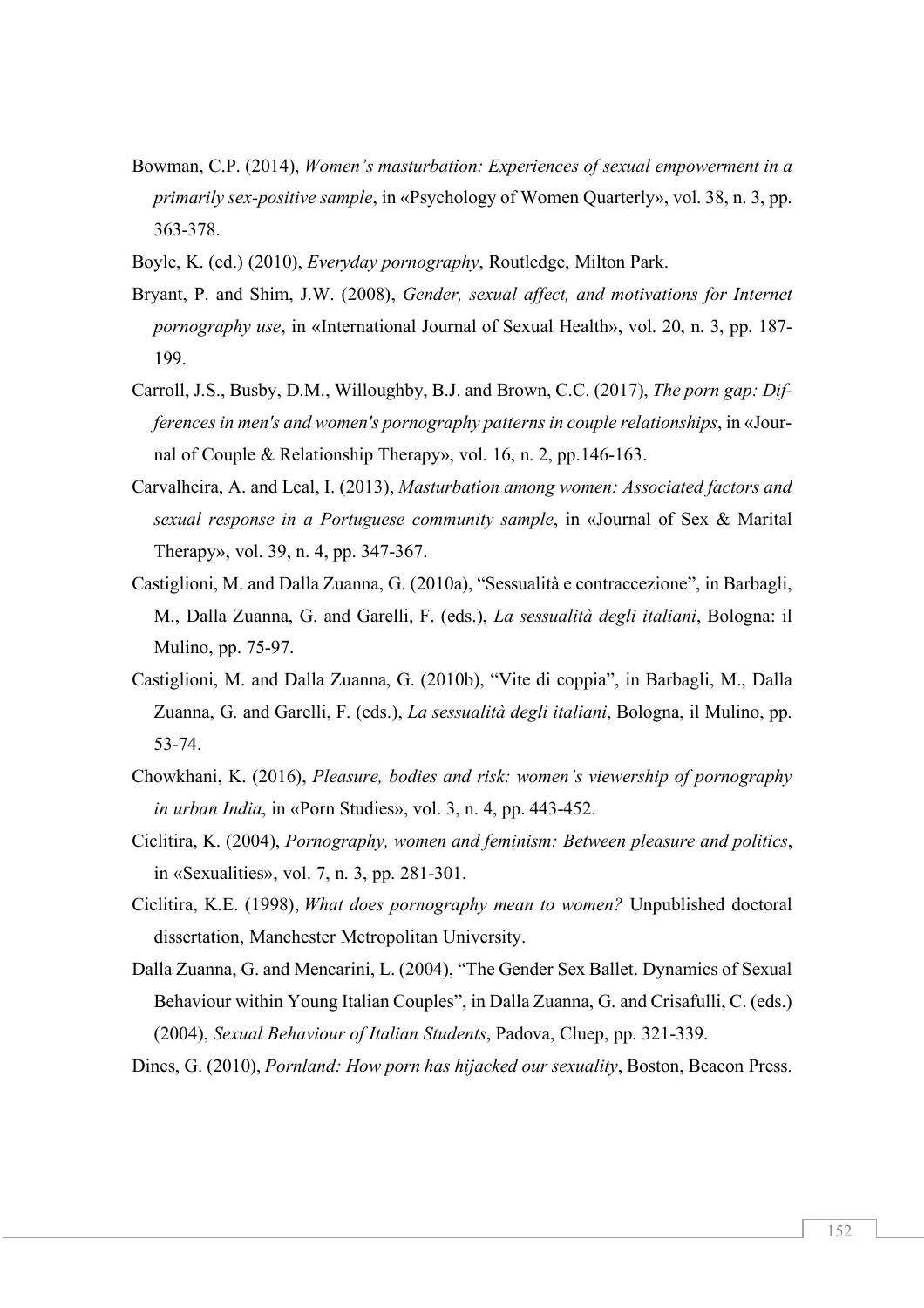- Dines, G., Thompson, L., Whisnant, R., with Boyle, K. (2010), "Arresting images: Antipornography slide shows, activism and the academy", in Boyle, K. (ed.) (2010), *Everyday Pornography,* London, Routledge, pp.17-33.
- Erchull, M.J. and Liss, M. (2013), *Exploring the concept of perceived female sexual empowerment: Development and validation of the 'Sex is Power Scale'*, in «Gender Issues», vol. 30, n. 1-4, pp. 39-53.
- European Institute for Gender Equality (2015), *Gender Equality Index 2015. Measuring Gender Equality in the European Union 2005-2012*.
- Evans, A., Riley, S. and Shankar, A. (2010), *Technologies of sexiness: Theorizing women's engagement in the sexualization of culture*, in «Feminism & Psychology», vol. 20, n. 1, pp. 114-131.
- Fahs, B. and Frank, E. (2014), *Notes from the back room: Gender, power, and (in) visibility in women's experiences of masturbation*, in «The Journal of Sex Research», vol. 51, n. 3, pp. 241-252.
- Favaro L. (2017) "'Just Be Confident Girls!': Confidence Chic as Neoliberal Governmentality", in Elias A., Gill R. and Scharff, C. (eds.) *Aesthetic Labour. Dynamics of Virtual Work*, London, Palgrave Macmillan, pp. 283-299.
- Gavey, N. (2012), *Beyond "empowerment"? Sexuality in a sexist world*, in «Sex Roles», vol. 66, n. 11-12, pp. 718-724.
- Gill, R. (2012), *Media, empowerment and the 'sexualization of culture' debates*, in «Sex Roles», vol. 66, n. 11-12, pp. 736-745.
- Gill, R. (2008), *Empowerment/sexism: Figuring female sexual agency in contemporary advertising*, in «Feminism & psychology», vol. 18, n. 1, pp. 35-60.
- Gill, R. (2003), *From sexual objectification to sexual subjectification: The resexualisation of women's bodies in the media*, in «Feminist media studies», vol. 3, n. 1, pp. 100- 106.
- Gill, R. and Scharff, C. (eds.) (2011), *New Femininities. Postfeminism, Neoliberalism and Subjectivity*, Basingstoke, Palgrave MacMillan.
- Hald, G.M. (2006), *Gender differences in pornography consumption among young heterosexual Danish adults*, in «Archives of Sexual Behavior», vol. 35, n. 5, pp. 577-585.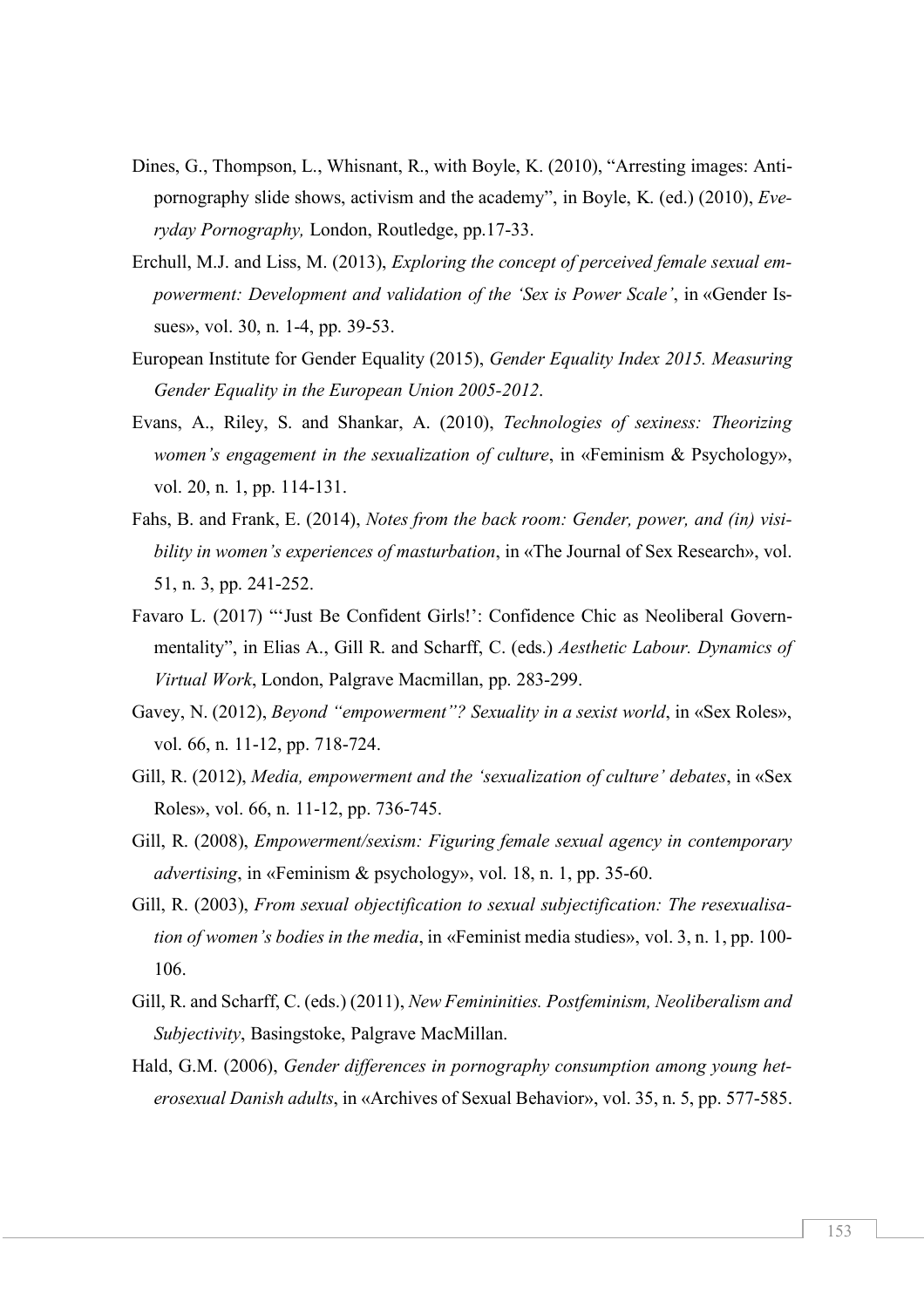- Harkness, E.L., Mullan, B. and Blaszczynski, A. (2015), *Association between pornography use and sexual risk behaviors in adult consumers: a systematic review,* in «Cyberpsychology, Behavior, and Social Networking», vol. 18, n. 2, pp. 59-71.
- Herbenick, D., Reece, M., Sanders, S., Dodge, B., Ghassemi, A. and Fortenberry, J.D. (2009), *Prevalence and characteristics of vibrator use by women in the United States: Results from a nationally representative study*, in «The Journal of Sexual Medicine», vol. 6, n. 7, pp. 1857-1866.
- Hogarth, H. and Ingham, R. (2009), *Masturbation among young women and associations with sexual health: An exploratory study*, in «Journal of Sex Research», vol. 46, n. 6, pp. 558-567.
- Kimberly, C., Williams, A.L. and Creel, S. (2018), *Women's Introduction to Alternative Sexual Behaviors through Erotica and Its Association with Sexual and Relationship Satisfaction*, in «Sex Roles», vol. 78, n. 1-2, pp. 119-129.
- Kohut, T., Baer, J.L. and Watts, B. (2016), *Is pornography really about "making hate to women"? Pornography users hold more gender egalitarian attitudes than nonusers in a representative American sample*, in «The Journal of Sex Research», vol. 53, n. 1, pp. 1-11.
- Lamb, S. (2010), *Porn as a pathway to empowerment? A response to Peterson's commentary*, in «Sex Roles», vol. 62, n. 5-6, pp. 314-317.
- Lamb, S. and Peterson, Z.D. (2012), *Adolescent girls' sexual empowerment: Two feminists explore the concept*, in «Sex Roles», vol. 66, n. 11-12, pp. 703-712.
- Leahy, M. (2008), *Porn Nation: Conquering America's 1 #Addiction*, Chicago, Northfield Publishing.
- Luder, M.T., Pittet, I., Berchtold, A., Akré, C., Michaud, P.A. and Surís, J.C. (2011), *Associations between online pornography and sexual behavior among adolescents: myth or reality?*, in «Archives of Sexual Behavior», vol. 40, n. 5, pp. 1027-1035.
- McKeown, J.K., Parry, D.C. and Light, T.P. (2018), *"My iPhone Changed My Life": How Digital Technologies Can Enable Women's Consumption of Online Sexually Explicit Materials*, in «Sexuality & Culture», vol. 22, n. 2, pp. 340-354.
- McNair, B. (2002), *Striptease culture: Sex, media and the democratisation of desire*, London, Routledge.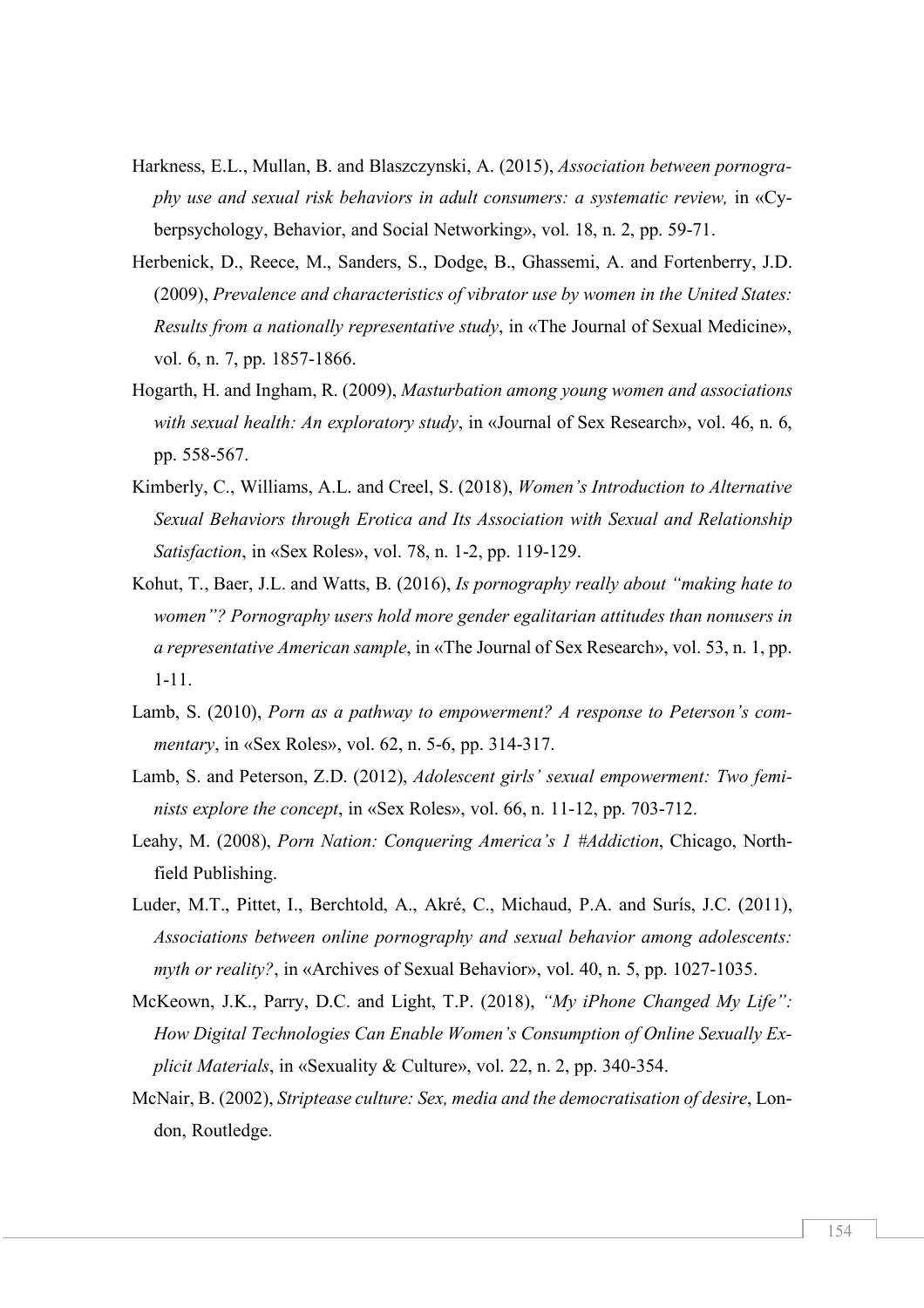- McNair, B. (1996), *Mediated Sex: Pornography and Postmodern Culture*, London and New York, Arnold.
- Menard, S. (1995), *Applied Logistic Regression Analysis*. Thousand Oaks, CA: Sage.
- Neville, L. (2015), *Male gays in the female gaze: women who watch m/m pornography*, in «Porn Studies», vol. 2, n. 2-3, pp. 192-207.
- Paasonen, S., Nikunen, K. and Saarenmaa, L. (2007), *Pornification: sex and sexuality in media culture*, Oxford: Berg Publishers.
- Parvez, Z.F. (2006), *The labor of pleasure: How perceptions of emotional labor impact women's enjoyment of pornography*, in «Gender & Society», vol. 20, n. 5, pp. 605- 631.
- Paul, P. (2005), *Pornified: How Pornography is Transforming our Lives, our Relationships and our Families*, New York: Times Books.
- Peter, J. and Valkenburg, P.M. (2016), *Adolescents and pornography: A review of 20 years of research*, in «The Journal of Sex Research», vol. 53, n. 4-5, pp. 509-531.
- Peterson, Z.D. (2010), *What is sexual empowerment? A multidimensional and processoriented approach to adolescent girls' sexual empowerment*, in «Sex Roles», vol. 62, n. 5-6, pp. 307-313.
- Peterson, Z.D. and Lamb, S. (2012), *The political context for personal empowerment: Continuing the conversation*, in «Sex Roles», vol. 66, n. 11-12, pp. 758-763.
- Pisati, M. (2003), *L'analisi dei dati. Tecniche quantitative per le scienze sociali*, Bologna, il Mulino.
- Resch, M.N. and Alderson, K.G. (2014), *Female partners of men who use pornography: Are honesty and mutual use associated with relationship satisfaction*? , in «Journal of Sex & Marital Therapy», vol. 40, n. 5, pp. 410-424.
- Ringrose, J. (2016), "Postfeminist media panics over girls' 'Sexualisation': Implications for UK sex and relationship guidance and curriculum", in Sundaram, V. and Sauntson, H. (eds.), *Global perspectives and key debates in sex and relationships education: Addressing issues of gender, sexuality, plurality and power*, London, Palgrave Pivot, pp. 30-47.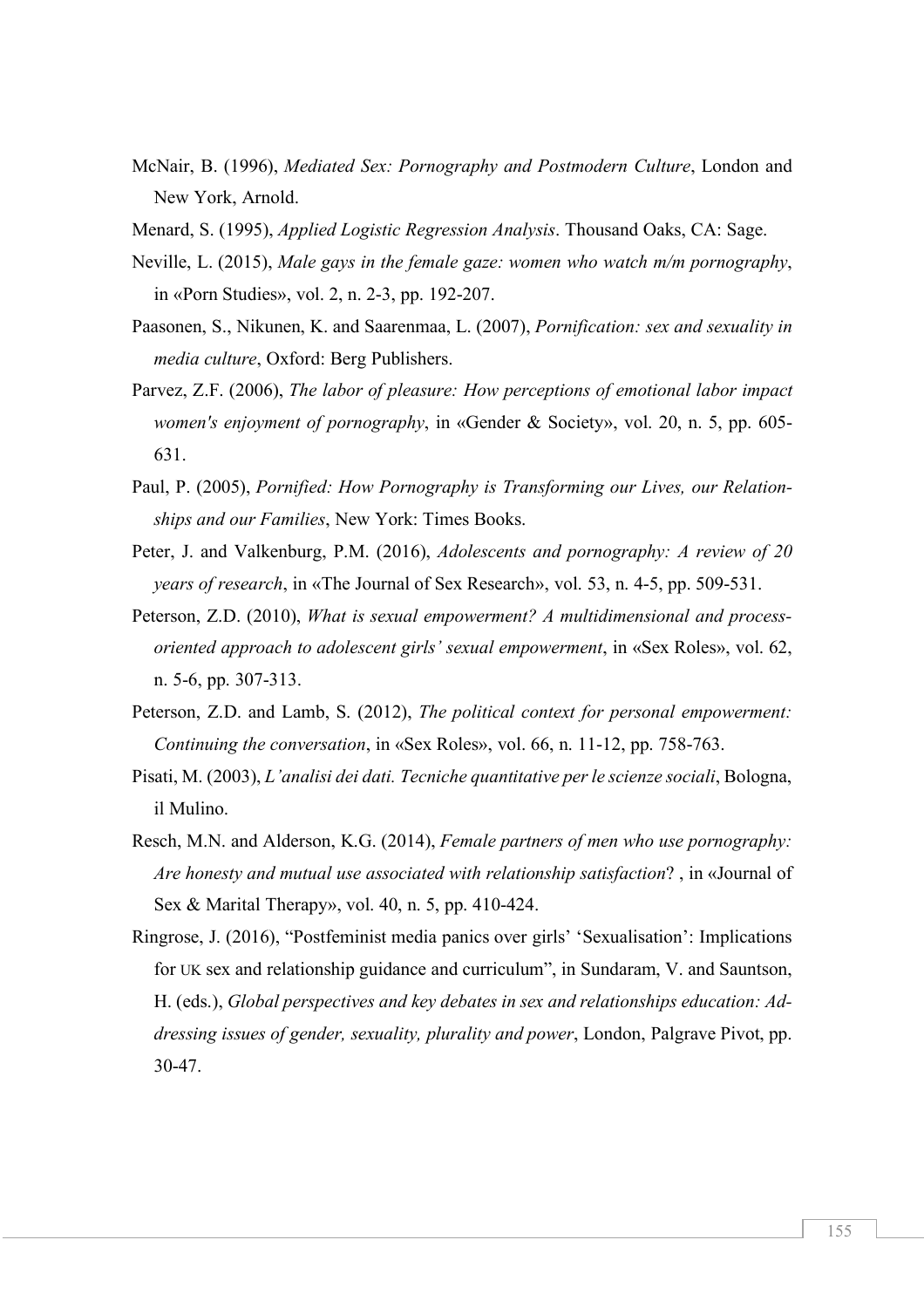- Romito, P. and Beltramini, L. (2011), *Watching pornography: Gender differences, violence and victimization. An exploratory study in Italy*, in «Violence Against Women», vol. 17, n. 10, pp. 1313-1326.
- Ross, M.W., Månsson, S.A. and Daneback, K. (2012), *Prevalence, severity, and correlates of problematic sexual Internet use in Swedish men and women*, in «Archives of Sexual Behavior», vol. 41, n. 2, pp. 459-466.
- Rothman, E.F., Kaczmarsky, C., Burke, N., Jansen, E. and Baughman, A. (2015), *"Without Porn… I Wouldn't Know Half the Things I Know Now": A Qualitative Study of Pornography Use Among a Sample of Urban, Low-Income, Black and Hispanic Youth*, in «The Journal of Sex Research», vol. 52, n. 7, pp. 736-746.
- Scarcelli, C.M. and Stella, R. (2019), *The Mediated Erotic Lover. The Role of Pornography in the Negotiation of Gender Roles and Desire amongst Italian Eterosexual Couples*, in «Journal of Gender Studies», online first, doi: 10.1080/09589236.2019. 1670149.
- Shaw, S.M. (1999), *Men's leisure and women's lives: The impact of pornography on women*, in «Leisure Studies», vol. 18, n. 3, pp. 197-212.
- Smith, C. (2007), *One for the girls!: the pleasures and practices of reading women's porn*, Bristol, Intellect Books.
- Smith, C. and Attwood, F. (2014), *Anti/pro/critical porn studies*, in «Porn Studies»*,* vol. 1, n. 1-2, pp. 7-23*.*
- Smith, C. and Attwood, F. (2013), "Emotional truths and thrilling slide shows: The resurgence of antiporn feminism", in Taormino, T., Penley, C., Shimizu, C. and Miller-Young, M. (2013, eds), *The feminist porn book: The politics of producing pleasure*, New York, The Feminist Press at CUNY, 41-57.
- Stewart, D.N. and Szymanski, D.M. (2012), *Young adult women's reports of their male romantic partner's pornography use as a correlate of their self-esteem, relationship quality, and sexual satisfaction*, in «Sex Roles», vol. 67, n. 5-6, pp. 257-271.
- Szymanski, D.M., Feltman, C.E. and Dunn, T.L. (2015), *Male partners' perceived pornography use and women's relational and psychological health: The roles of trust, attitudes, and investment*, in «Sex Roles», vol. 73, n. 5-6, pp. 187-199.